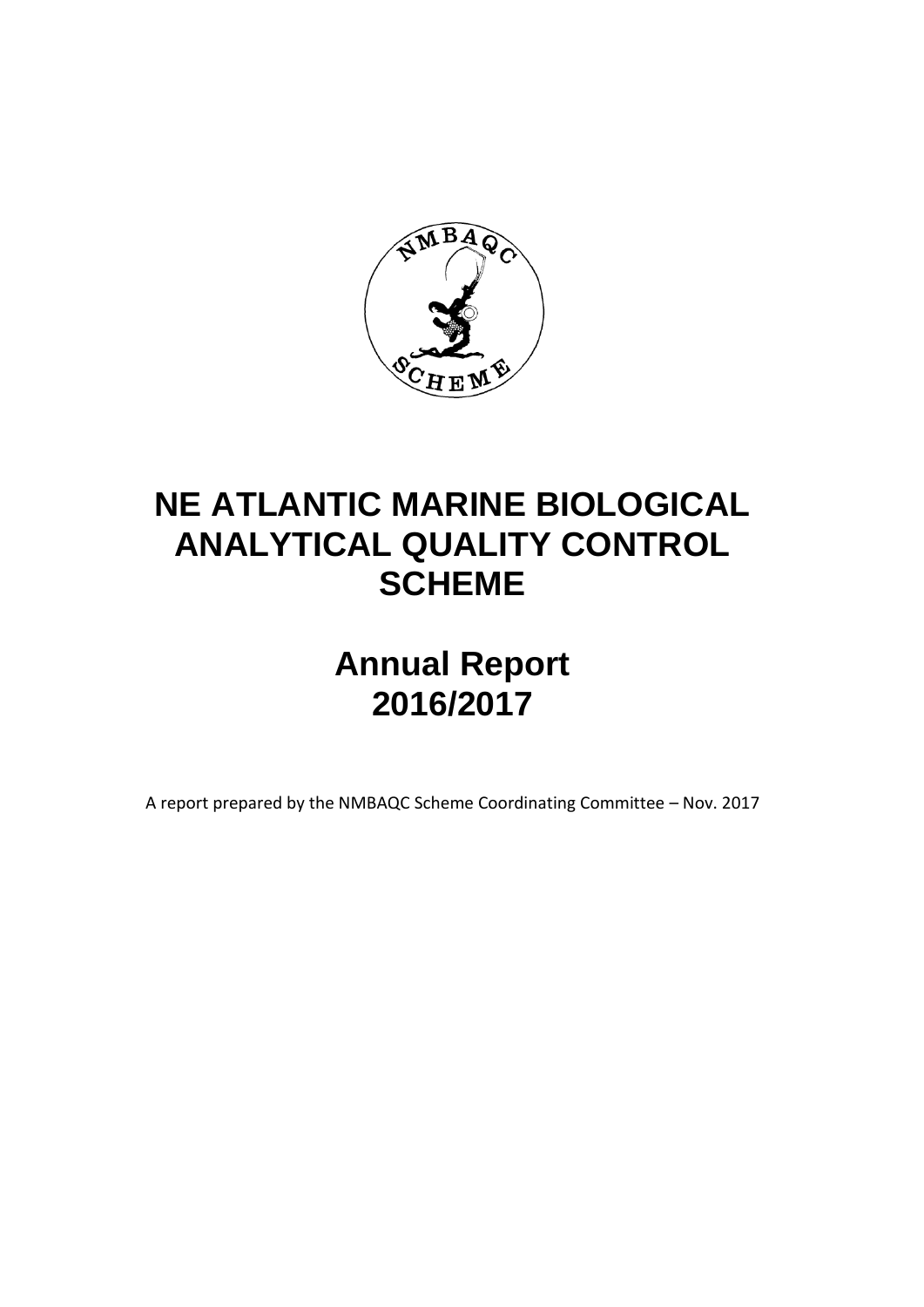# **Table of Contents**

| 1             |                                                                       |  |
|---------------|-----------------------------------------------------------------------|--|
| $\mathcal{P}$ |                                                                       |  |
| 2.1           |                                                                       |  |
| 2.2           |                                                                       |  |
| 2.3           |                                                                       |  |
| 2.4           |                                                                       |  |
| 3             |                                                                       |  |
| 3.1           |                                                                       |  |
| 3.2           |                                                                       |  |
| 3.3           |                                                                       |  |
| 3.4           |                                                                       |  |
| 4             |                                                                       |  |
| 4.1           |                                                                       |  |
| 4.2           |                                                                       |  |
| 4.3           |                                                                       |  |
| 4.4           |                                                                       |  |
| $5 -$         |                                                                       |  |
| 5.1           |                                                                       |  |
| 5.2           |                                                                       |  |
| 5.3           |                                                                       |  |
| 6             |                                                                       |  |
| 6.1           |                                                                       |  |
| 6.2           |                                                                       |  |
| 6.3           |                                                                       |  |
| 6.4           |                                                                       |  |
| 7             |                                                                       |  |
| 7.1           |                                                                       |  |
| 8             |                                                                       |  |
| 8.1           |                                                                       |  |
| 8.2           |                                                                       |  |
| 8.3           |                                                                       |  |
| 8.4           |                                                                       |  |
|               |                                                                       |  |
|               | Appendix 2 - NMBAQC Scheme - Component Participation for 2016/2017 25 |  |
|               | Appendix 3 - NMBAQC Scheme Benthic Invertebrate Taxonomic Workshop 28 |  |
|               | Appendix 4 - IPI/NMBAQC Scheme Phytoplankton Taxonomic Workshop29     |  |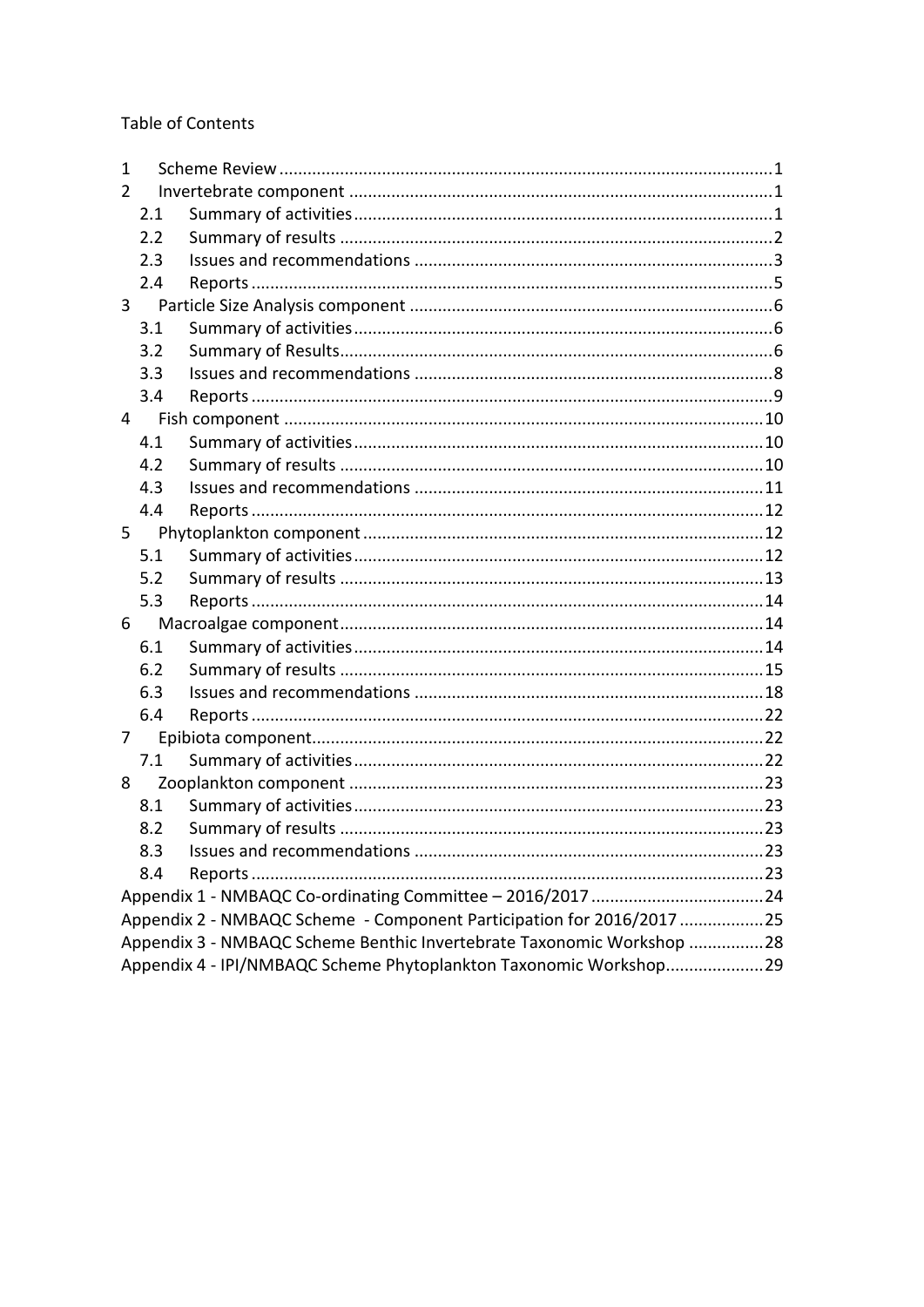This Annual Report provides synopsis of the scheme year's activities over 2016/2017, the 23<sup>rd</sup> year of the NMBAQC scheme. Detailed information about each of the scheme components is now available as separate reports or bulletins on the scheme's website. The relevant documents are all cited here and the reader is directed via hyperlinks to the NMBAQC website as appropriate.

The NMBAQC coordinating committee held three meetings during 2016-2017 on 18<sup>th</sup> April 2016, 8<sup>th</sup> November 2016, and 6<sup>th</sup> February 2017. The minutes of the meetings are on the NMBAQC web site **[http://www.nmbaqcs.org/reports/.](http://www.nmbaqcs.org/reports/)**

Committee Membership for 2016/2017 is shown in Appendix 1.

## <span id="page-2-0"></span>**1 Scheme Review**

The scope of the NMBAQC scheme continued to develop in 2016/2017 to encompass the requirement to provide quality assurance for assessments under the Water Framework Directive (WFD), for which monitoring commenced in the UK in 2007. The scheme still maintains its role to provide Analytical Quality Control for Invertebrate and Particle Size data collected for the UK CSEMP (Clean Seas Environment Monitoring Programme). Under the UK Marine Monitoring and Assessment Strategy (UKMMAS) the NMBAQC scheme coordinating committee reports to the Healthy and Biologically Diverse Seas Evidence Group (HBDSEG).

All components followed a similar format to the previous year and involved training and testing exercises for the Invertebrate, Particle Size, Fish, Phytoplankton and Macroalgae components and the first official ring test for the Zooplankton component. Administration of the macroalgae component went out for new tender and this was awarded to Wells Marine.

The 2016-2017 participation level in the NMBAQC scheme was similar to the previous year (see Appendix 2).

Summaries of all the component activities are provided below:

## <span id="page-2-1"></span>**2 Invertebrate component**

Contract Manager: Myles O'Reilly, Scottish Environment Protection Agency. Component Administrator: David Hall, Apem Ltd.

## <span id="page-2-2"></span>*2.1 Summary of activities*

Forty-three laboratories participated in the Benthic Invertebrate Component of the NMBAQC Scheme in 2016 / 2017 (year 23). Sixteen of the participants were Competent Monitoring Authorities (CMAs) and twenty-seven were private consultancies, one of which was a consortium of sole traders. Thirteen of the CMA participants were responsible for the Clean Seas Environment Monitoring Programme (CSEMP) or Water Framework Directive (WFD) sample analysis.

This component consisted of three modules (each with one or more exercises):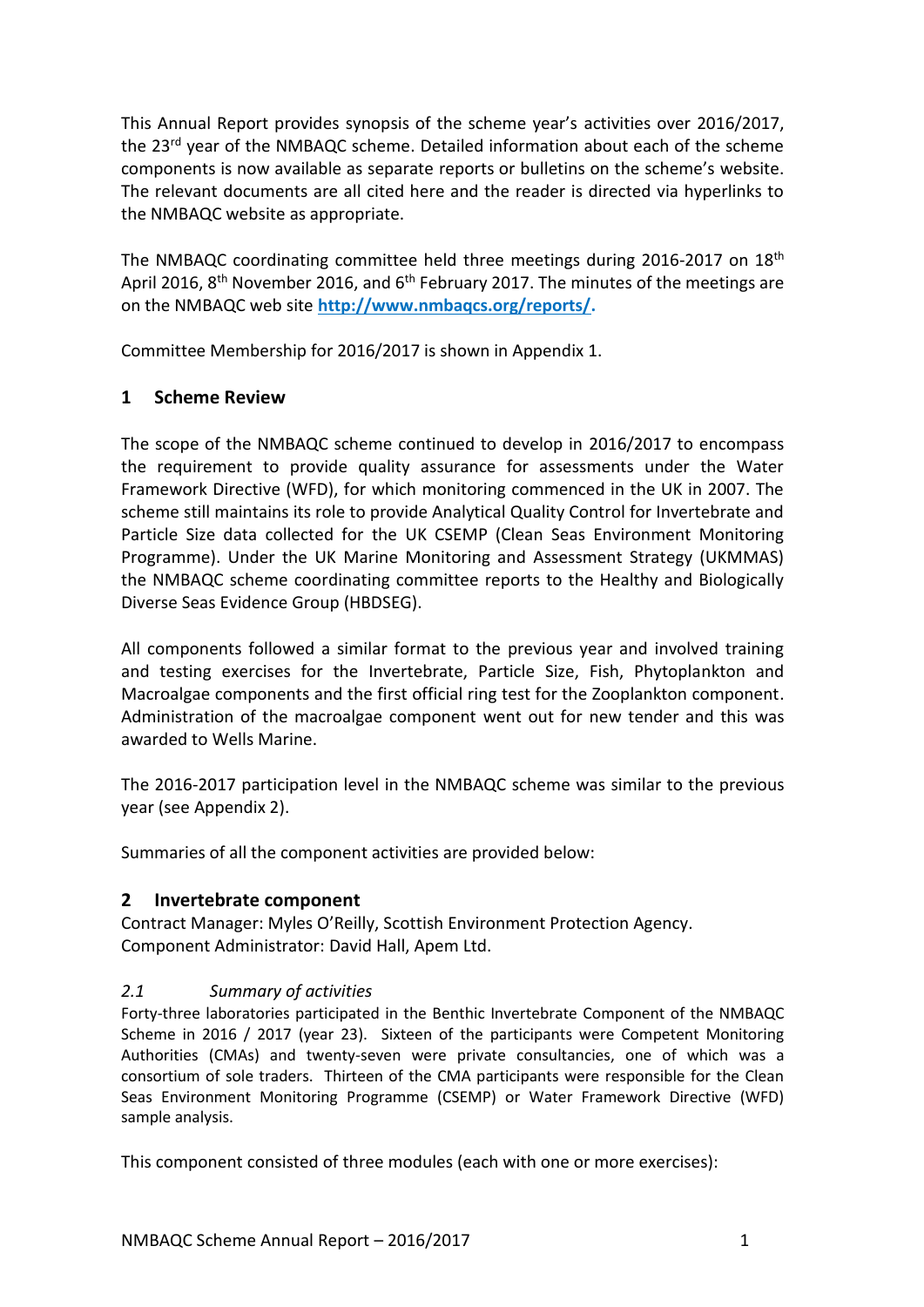- Invertebrate Ring Test module (RT) identification of two sets of twenty-five invertebrate specimens; and
- Laboratory Reference module (LR) re-identification by APEM Ltd. of a set of twenty-five specimens supplied by each of the participating laboratories.
- Own Sample module (OS) re-analysis by APEM Ltd. of three samples supplied by each of the participating laboratories;

The format and analytical procedures of the various modules were the same as for 2015 / 16 (year 22) of the Scheme. Protocols for the 2016/17 RT, LR, and OS modules were placed in the scheme website in June 2016. A new summary report for the Laboratory Reference module was introduced for the first time, in agreement with participating labs, which allows access to all the results of the module.

Laboratory Reference (LR): Ten laboratories signed up for the LR21 module but only six laboratories submitted specimens for confirmation. Previously the LR results for each individual lab were returned to that lab only. This year a new LR Module Summary report was introduced which enabled participants to view the taxa sets submitted by other labs and the taxonomic edits and comments provided by the component administrator. It is anticipated that this will prove of some value, especially in relation to the submission and review of unknown or problem taxa.

A benthic invertebrate Taxonomic Workshop was held in October 2016 at the Field Studies Council, Millport, Isle of Cumbrae. The workshop programme focussed on the polychaete families Paraonidae and Spionidae (see Appendix 3).

## <span id="page-3-0"></span>*2.2 Summary of results*

Two Ring Tests (RT), each of 25 specimens, were distributed (RT51 and RT52). The second (RT52) was targeted on bivalves.

The results for the ring tests were in general comparable with those from previous exercises, with an average of 4% generic and 8.4% specific differences across the participating laboratories in RT51 and 4% generic and 5.9% specific differences across the participants in RT52.

For RT51, the average numbers of differences per participating laboratory (for a total of 20 laboratories with 22 submissions) were 4 generic differences and 8.4 specific differences. Eight taxa (three annelids, three molluscs, one crustacean and one cnidarian) were responsible for almost two thirds (65%) of the specific differences.

For RT52, the average numbers of differences per participating laboratory (for a total of 21 participants) were 4.0 generic differences and 5.9 specific differences. Four taxa (*Scrobicularia plana, Cerastoderma edule* – 2 circulations at different sizes – and *Nucula nucleus*), all circulated as small sizes, were responsible for almost half (46%) of the specific differences.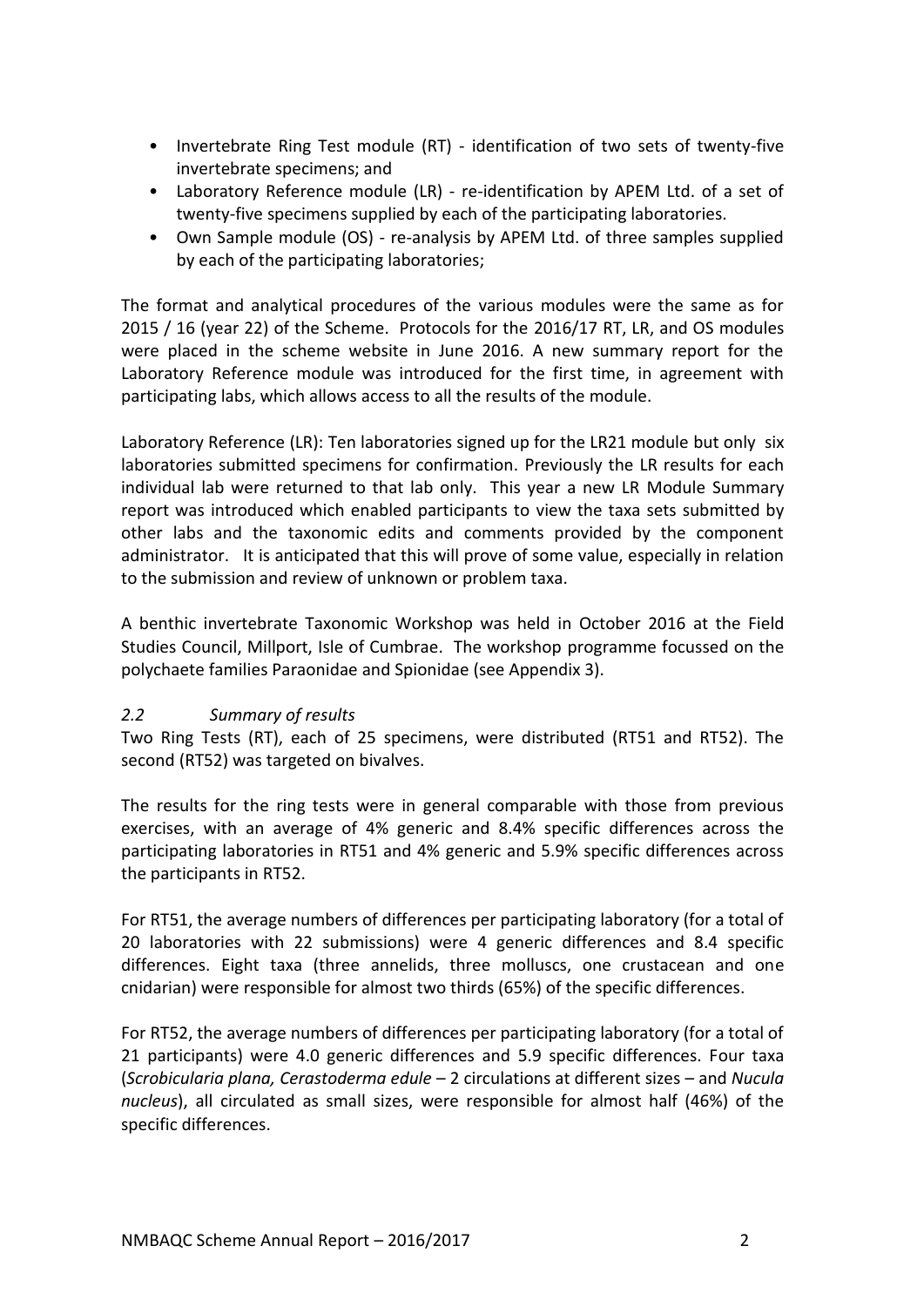In RT51, several of the most significant differences (e.g. for *Tanaissus danica, Terebellides shetlandica* and *Vitreolina antiflexa*) were the result of lack of knowledge of literature and recent taxonomic work (citations were provided in the bulletin). Others (e.g. for *Paramphitrite birulai, Ecrobia ventrosa* and *Nematostella vectensis*) were due to inherent difficulties in recognition of identification features for the species. The high error rate for *N. vectensis* is notable as this is a protected and nonnative species. The majority of RT52 (and some RT51) differences were due to the inadequacy of identification keys for small bivalves (circulated sizes were included in RTB52). Growth series are often required for these and some were provided in the bulletins but it is ultimately the responsibility of participants to maintain their own reference collections.

Only six labs submitted material for the LR exercise. Most misidentifications were for Annelida (56%), followed by Mollusca (30%) and Crustacea (14%); many belonged to genera which are either speciose, or for which the taxonomy has yet to be finalized. In addition, changes were made to taxonomic resolution, recording notation and spelling for many specimens. A summary of results from this module is presented in the [Laboratory Reference Module Summary Report](http://www.nmbaqcs.org/scheme-components/invertebrates/reports/lr21-summary-report/) – LR21. Some of the differences resulted from policy changes and recent literature and workshop outcomes (e.g. *Syllis parapari, Dipolydora saintjosephi, Owenia borealis, Vitreolina antiflexa*). The submitted specimens also included several species that cannot yet be named and may be undescribed (e.g. *Sphaerosyllis cf. taylori, Scolelepis squamata* type 1, *Melinna sp., Cochliopidae* species A). The taxonomic resolution and recording policy differences were used to revise and standardize the notes made on such differences in future exercises (see report), with a view to the later development of a taxonomic discrimination protocol.

There were 84 samples submitted for the Own Sample module, including the seven processed by the Scheme's external auditor. Of the 84 samples, 72 (86%) exceeded the 90% Bray-Curtis Pass mark and 62 (74%) of the samples exceeded 95% BCSI. Since the beginning of this module in Year 02 of the Scheme, 79% of the samples received have exceeded the 90% Bray-Curtis Pass mark. Twenty of the 32 participating laboratories achieved a Bray Curtis of >90% ('pass' flag) for all three of their Own Samples this year. Overall, 73% of the comparisons were considered to have passed the enumeration of taxa standard, 83% exceeded the enumeration of individuals standard and 86% passed the Bray-Curtis comparison standard (>90%). All the laboratories with 'Poor' or 'Bad' sample flags have been provided with specific recommendations of remedial actions to quality assure their Own Sample data sets. Performance with respect to the biomass standard was generally good with 80% of the samples with submitted biomass values meeting the required standard.

# <span id="page-4-0"></span>*2.3 Issues and recommendations*

The majority of participating laboratories submit data / samples in accordance with the Scheme's timetable. Late submissions, however, are still the major contributing factor for delaying the production of exercise bulletins / reports. Also, the number of samples in data sets provided for selection of Own Samples varied considerably with several laboratories offering relatively few samples for audit selection, plus residues were not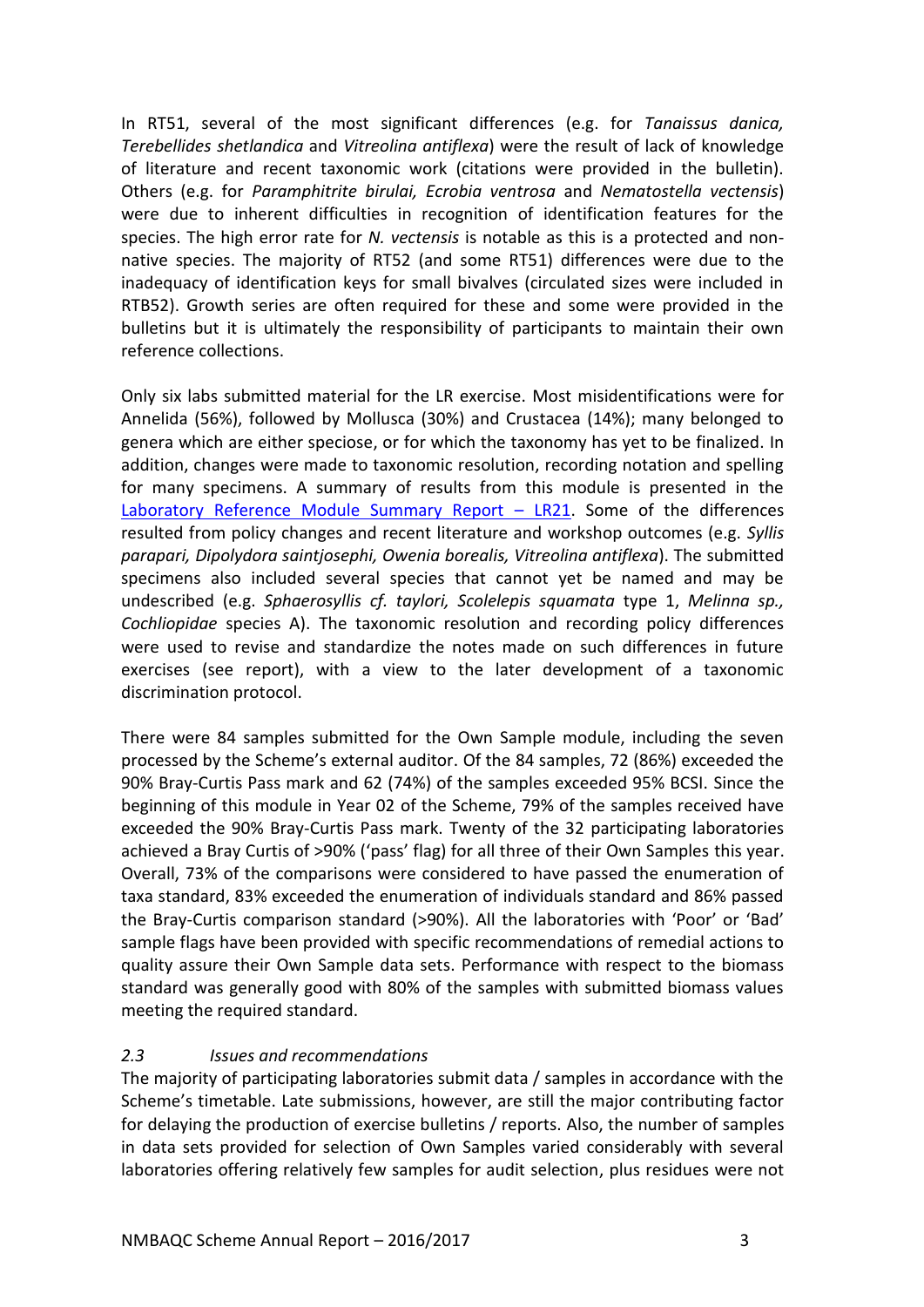always retained for re-analysis. Duplicate date from contractors/CMAs has been submitted. Where contractors submit data and samples belonging to CMAs the contractor should declare this so that audit results can be shared accordingly and CMA data audit can be tracked and co-ordinated. Data submission forms will be revised to show this.

There were continued problems associated with the measurement of biomass for individual species in the Own Sample module. In this and previous Scheme years, several laboratories, despite using blotted wet weight biomass techniques, rendered some of their specimens too damaged to be re-identified. Additionally, some laboratories had erroneous results where it appeared that biomass had been estimated or mis-transcribed. There were some instances (OS & LR modules) of specimens being provided in vials / containers that were not airtight and, as a consequence, specimens were dry and in some case identification was impossible. Participants are reminded that specimens should be stored in suitable air-tight containers so that viability is maintained for the audit process

The maintenance of a comprehensive reference collection has numerous benefits for improving identification ability, maintaining consistency of identification between surveys and access to growth series material. The LR exercise can be used as a means of verifying reference specimens. Participants submitting data for laboratory reference exercises should add a note on habitat / location of sample to aid identification

Participants submitting data for the ring test exercises should attempt to identify the specimen / specimens to species and complete the 'confidence level' section of their ring test datasheets to enable additional information to be gathered regarding the difficulty of ring test specimens.

The Own Sample module has shown repeated taxonomic errors for some laboratories over several years. Participating laboratories are encouraged to redress or resolve disagreements for taxonomic errors reported in their Own Samples even if their samples achieve an overall 'Pass' flag. There are still some problems of individuals and taxa missed at the sorting stage of Own Sample analysis. This is an area that is often the major contributing factor in samples with 'Fail' flags or low Bray-Curtis similarity indices. When taxa and individuals are missed during the extraction of fauna from the sediment, laboratories should determine why certain taxa have not been extracted. This could be due to the taxon not being recognised as countable, or due to problems with the effect of stains upon the specimens. Additional training may be required and a review of existing extraction techniques and internal quality control measures may be beneficial. Remedial action should concentrate on the specific causes of the failure and should be targeted accordingly e.g. analyst or method related discrepancies.

A detailed taxonomic discrimination policy (TDP) needs to be developed and added to the processing requirement protocol (PRP) to ensure that macrobenthic data from multiple analysts are as consistent and inter-comparable as possible. It has been noted that some laboratories are producing data with an atypical number of over-cautious identifications and multiple taxa recorded for a single species, which will lead to data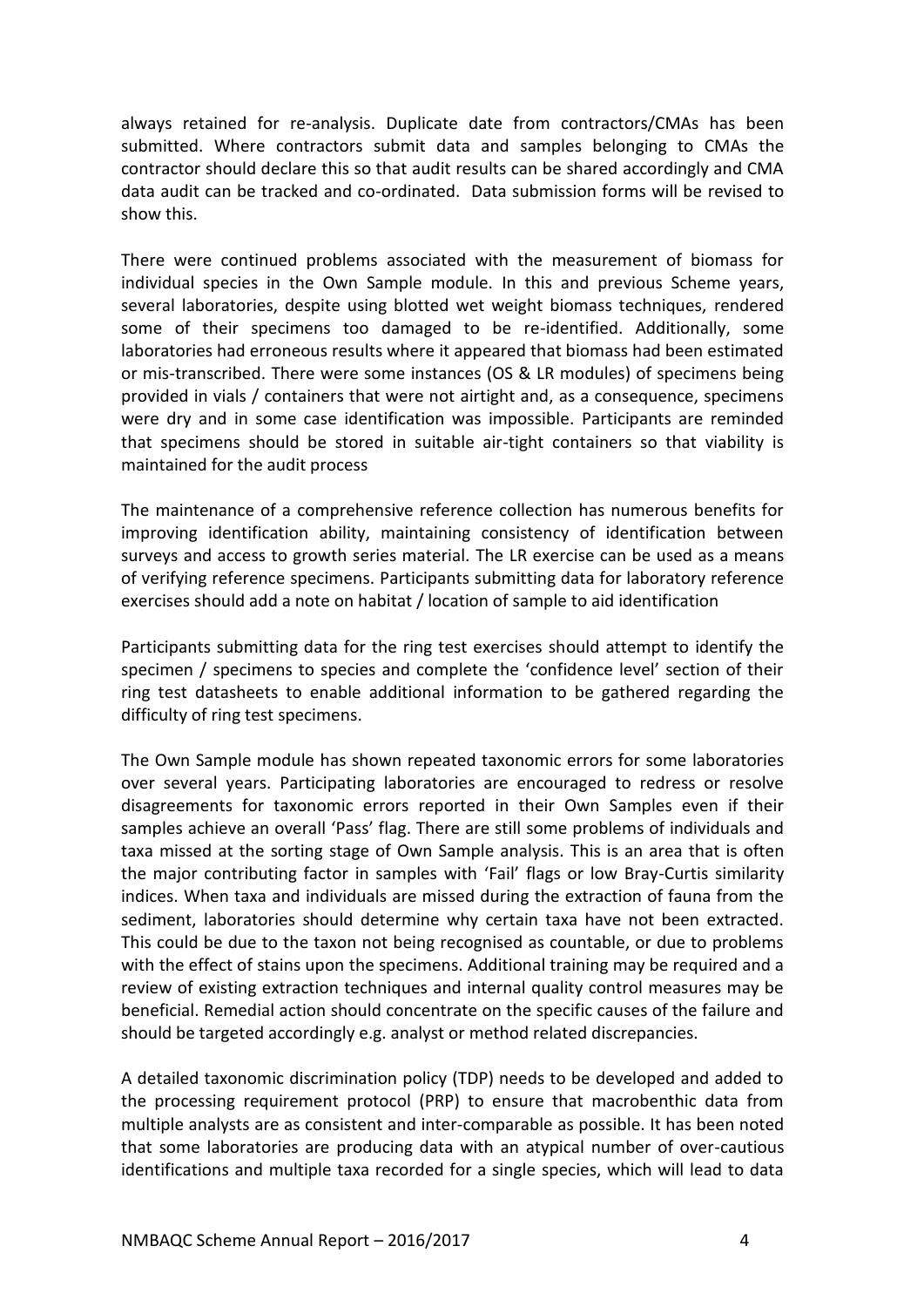comparison issues for spatial and temporal studies. The Own Sample pass / fail criteria will be reviewed to ensure that they are fit for purpose and uphold data consistency between the Scheme participants.

#### <span id="page-6-0"></span>*2.4 Reports*

#### *[Ring Test Protocol 2016-2017](http://www.nmbaqcs.org/scheme-components/invertebrates/reports/rt-protocol-2016-2017/)*

Milner, C. and Hall, D.H., 2016. Benthic Invertebrate component – Ring Test Protocol. Report to the NMBAQC Scheme participants. 5pp, June 2016

#### *[Laboratory Reference Protocol 2016-2017](http://www.nmbaqcs.org/scheme-components/invertebrates/reports/lr-protocol-2016-2017/)*

Milner, C. and Hall, D.H., 2016. Benthic Invertebrate component – Laboratory Reference Protocol. Report to the NMBAQC Scheme participants. 5pp, June 2016

#### *[Own Samples Protocol 2016-2017](http://www.nmbaqcs.org/scheme-components/invertebrates/reports/os-protocol-2016-2017/)*

Milner, C. and Hall, D.H., 2016. Benthic Invertebrate component – Own Sample Protocol. Report to the NMBAQC Scheme participants. 5pp, June 2016

#### *[Own Sample Interim Report Review and Remedial Action Processes](http://www.nmbaqcs.org/scheme-components/invertebrates/reports/own-sample-remedial-processes/)*

Hall, D.J., 2016. Benthic Invertebrate component – Own Sample Interim Report Review and Remedial Action Processes. Report to the NMBAQC Scheme committee and participants. 5pp, June 2016

#### *RTB51 – Oct 2016 [\(General/Mixed taxa\)](http://www.nmbaqcs.org/scheme-components/invertebrates/reports/rtb51/)*

Milner, C., Worsfold, T., Hall, D. & Pears, S., 2016. NE Atlantic Marine Biological Analytical Quality Control Scheme. Ring Test Bulletin: RTB#51. Report to the NMBAQC Scheme participants. APEM Report NMBAQC RTB#51, 39pp, Oct, 2016.

#### *RTB52 – [Targeted, Bivalvia -](http://www.nmbaqcs.org/scheme-components/invertebrates/reports/rtb52/) Mar 2017*

Worsfold, T., Hall, D. & Pears, S., 2017. NE Atlantic Marine Biological Analytical Quality Control Scheme. Ring Test Bulletin: RTB#52. Report to the NMBAQC Scheme participants. APEM Report NMBAQC RTB#52, 33pp, Mar, 2017.

#### *[Own Sample Module Summary](http://www.nmbaqcs.org/scheme-components/invertebrates/reports/os626364-summary-report/) Report OS62, 63 & 64 – May 2017*

Hall, D. 2017. NE Atlantic Marine Biological Analytical Quality Control Scheme. Own Sample Module Summary Report OS62, 63 & 64. Report to the NMBAQC Scheme participants. 16pp, May 2017.

#### *[Review of recording and identification policy differences](http://www.nmbaqcs.org/scheme-components/invertebrates/reports/review-of-recording-and-identification-policy-differences/)*

Worsfold, T.M., Hall, D.J., 2017. Review of recording and identification policy differences in Benthic Invertebrate Component exercises (OS, LR, MB) for Scheme Operation 2014 - 2016 (Years 21, 22, 23). Report to the NMBAQC Scheme committee and participants. 18pp, July 2017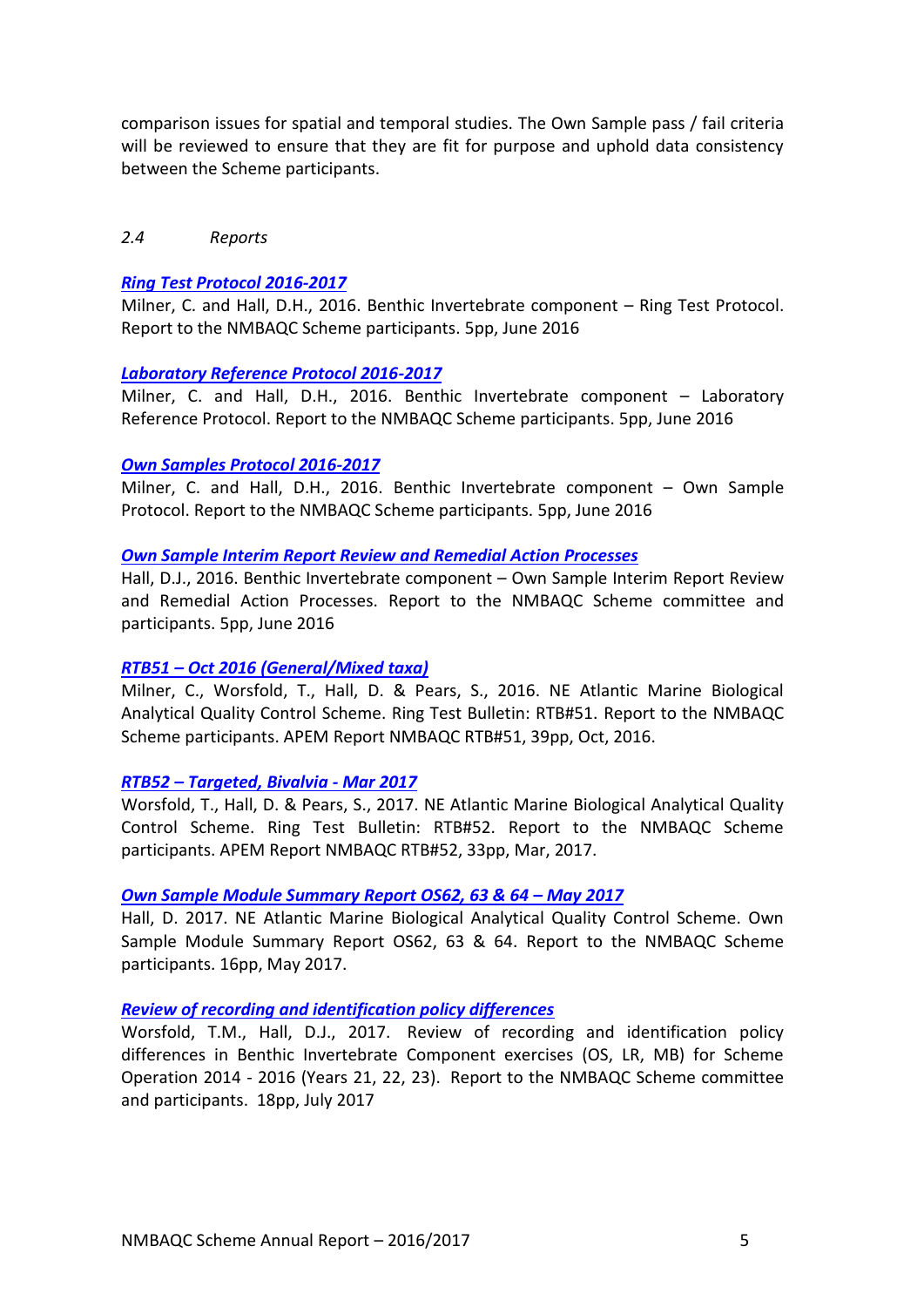# *[Benthic Invertebrate Component Annual Report, 2016/2017 \(Year 23\)](http://www.nmbaqcs.org/scheme-components/invertebrates/reports/benthic-invertebrate-component-annual-report-20162017/)*

Hall, D.J., Worsfold, T.M., and O'Reilly, M. (Ed.), 2017. Benthic Invertebrate Component Annual Report. Scheme Operation 2016/2017 (Year 23). A report from the contractor to the NMBAQC Scheme co-ordinating committee. 26pp, August 2017

# <span id="page-7-0"></span>**3 Particle Size Analysis component**

Contract Manager: Claire Mason, Cefas. Component Administrator: Lydia Finbow and David Hall, Apem Ltd.

# <span id="page-7-1"></span>*3.1 Summary of activities*

The Particle Size (PS) module followed the format of 2015/16. A series of exercises involved the distribution of test materials to participating laboratories and the centralised examination of returned data and samples.

The Particle Size Own Sample (PS-OS) module, introduced in the 2014/15 Scheme year, followed the same logistical format as the previous year. The changes made to the reporting format for 2015/16 (Scheme year 22) were maintained for Year 23. The report compared primary and AQC sieve and laser data separately along with data merging accuracy and assessed whether a representative sample was supplied for reprocessing. The purpose of this module was to examine the accuracy of particle size analysis for participants' in-house samples. The Particle Size Own Sample module is a training / audit module. Participants' samples are re-analysed by the NMBAQC Scheme PSA contractor and the results are compared. PS-OS exercises receive a "Good" or "Review" flag for each element; a "Review" flag is provided with additional comments highlighting errors and areas for improvement.

Fourteen laboratories signed up to participate in the 2016/17 PS module exercises (PS60, PS61, PS62 and PS63); five were government laboratories and nine were private consultancies. Thirteen laboratories signed up to participate in the PS-OS module exercises (PS-OS07, PS-OS08 and PS-OS09); nine were government laboratories and four were private consultancies. One government laboratory had two Lab Codes to submit six PS-OS samples for AQC analysis.

## <span id="page-7-2"></span>*3.2 Summary of Results*

Fourteen laboratories subscribed to the PS exercises in 2016/17. For the first (PS60 and PS61) and second (PS62 and PS63) circulation all subscribing participants provided results.

The exercise reports show that the majority of participants follow the NMBAQC methodology for these exercises. Participant PSA\_2305 used different methodologies as they do not have access to a laser, PSA\_2304 followed an alternate method of sieving to 63 microns for exercise PS62 and PSA\_2310 attempted laser analysis on exercise PS63 which consisted of gravel. All four exercises show that the sieve analysis (>1mm) undertaken by participants was generally in agreement even for those using alternative methods. The main causes for concern were found in the laser analysis. One participant (PSA\_2309) did not re-scale laser data to 100% before merging with sieve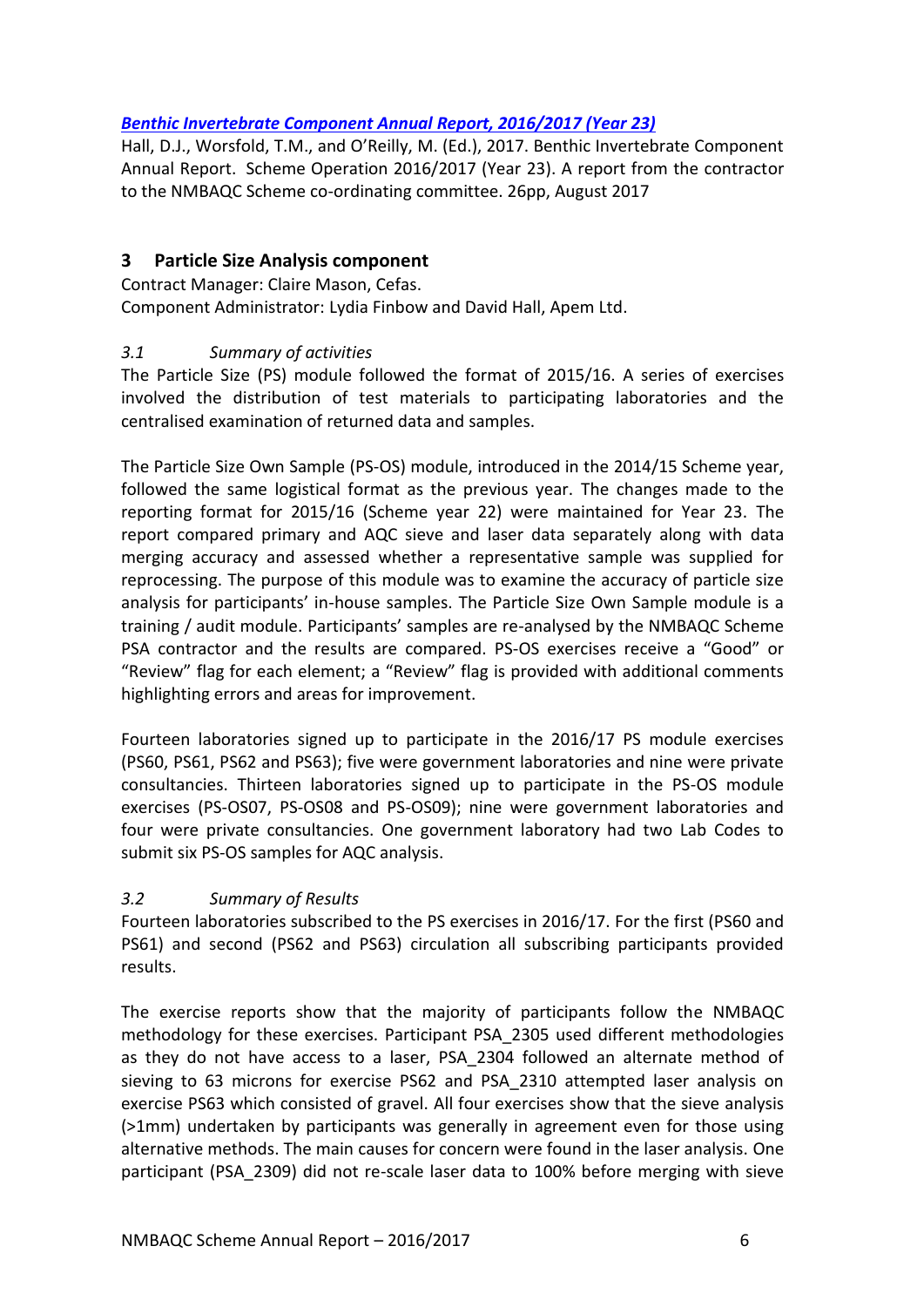data for exercises PS61 or PS62. It was apparent in all exercises that required laser analysis (PS60, PS61 and PS62) that there were differences in results depending on which laser instrument was being used. The Coulter instruments had a greater measurement of sensitivity and were the only instruments capable of detecting particles below 11 phi. The results of the Coulter instruments also showed a much greater degree of similarity to each other than those using the Malvern machines. There were still slight differences detected between the participants using Coulter instruments. However these could be due to differences in the samples supplied to each lab, different sub-sampling, sample dispersion and/or sample presentation procedures being used.

Fourteen laboratories subscribed to the PS-OS module in 2016/17. Two of the fourteen lab codes (PSA-2316 and PSA\_2317) belonged to the same participant to facilitate multiple PS-OS submissions due to the sub contraction of samples. One potential participant (PSA\_2318) did not submit any own samples for reanalysis, but sent an email confirmation of their non-participation. Three participants (PSA\_2315, PSA\_2316 and PSA\_2317) opted to use their PS-OS subscription for bespoke AQC of a project's data outside of the official Scheme as their data would not be ready in time to be reported within the routine timescales of the PS-OS module.

Laboratories generally provided workbooks with all the correct information. Seven participants (PSA\_2302, PSA\_2303, PSA\_2306, PSA\_2309, PSA\_2312, PSA\_2313 and PSA\_2319) provided all necessary fractions of their sample for re-analysis, however the samples for PSA\_2303 were considered by the AQC laboratory to be too small to be representative of sediment in the field. Participant PSA\_2320 did not provide any laser sub-sample, therefore the dried < 1mm fractions were used for laser analysis but this required soaking for 48 hours to soften, before thoroughly mixing and subsampling for laser analysis. Participant PSA\_2314 provided freeze dried bulk samples, but they did not supply any >1mm or <1mm fractions, even though gravel and whole shells were present in two of the samples. For the re-analysis the AQC lab wet-separated the bulk sample provided over a 1mm sieve and carried out the usual NMBAQC methodology. Participant PSA 2214 reported that they were only interested in the < 1mm fraction; therefore, although there was > 1mm sediment present in the samples it had not been analysed. Participant PSA\_2314 were also not following the NMBAQC methodology, samples were instead freeze dried and screened over a 2mm sieve before being presented to the laser analyser. Participant PSA\_2311 also used an alternate method, comments from the AQC lab were that the laser subsamples had been supplied in large bags which appeared to have been the original sample bags. It is possible therefore that the majority of the sediment had been removed for wet separation and sieving, leaving a small amount in the bag for laser analysis which might not be representative of the original bulk sample. It does not appear a separate laser subsample was taken from the bulk sample, after thorough mixing, as required under NMBAQC guidelines.

There was generally good agreement between the participants and the AQC results, particularly in terms of basic sediment textural classification. There were a few discrepancies in the sieve data but these are to be expected due to factors such as breakage of particles during repeat analysis and variations in sieving time and vibration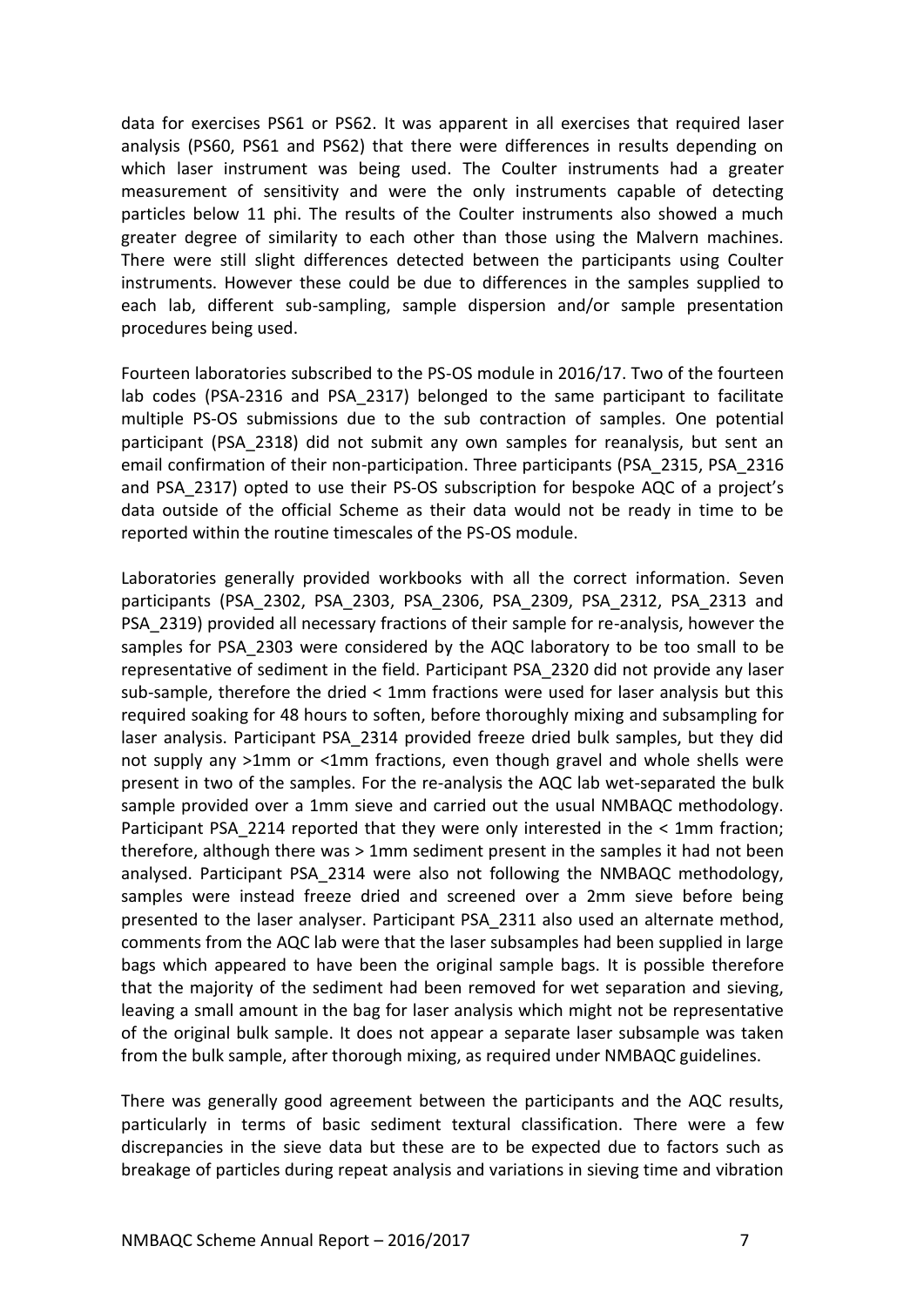amplitude. The AQC analysis of a few samples found small amounts of material greater than 1mm in samples where participants had undertaken laser analysis only, therefore sieve and laser analysis should have originally been carried out, however these small amounts of greater than 1mm particles had minimal effect on the overall distribution of the sample and were usually deemed not materially significant. The majority of participants merged data correctly with only one participant not re-proportioning laser data to 100%; this had a knock-on effect on the final merged data. In some of the results there was a fair amount of variability in the laser data; some of this variability can be explained by differing laser instruments used by the AQC lab and participants. The Malvern Mastersizer 2000 and 3000 instruments do not have the same resolution as the Coulter LS13320, especially at the finer end; the Coulter uses a PIDS (Polarization Intensity Differential Scattering) system at the bottom end, rather than diffraction, so provides better sensitivity than the Malvern system which employs diffraction of two different wavelengths of light (red and blue). Often the Coulter system reports higher mud content than the Malvern machines and the distributions produced by the Malvern tend to be more smoothed, and less able to identify discrete size modes. The output size distribution from the Malvern instruments machines is very dependent on the diffraction pattern interpretation model used; this can be selected by the operator as "General Purpose, Unimodal, and Multimodal etc." and can give rise to uncertainty. There is no such specification requirement with the Coulter instruments.

## <span id="page-9-0"></span>*3.3 Issues and recommendations*

Additional analysis undertaken on the laser replicates and metadata provided revealed there was a great deal of variation and some major problems for the PS exercises. Using PS62 as an example, there was no consistency in whether red light alone or red and blue light were used by operators of the Malvern instruments and it was not clear which diffraction pattern interpretation model had been applied. Different laboratories apparently have used the multipurpose model, the uni-modal model, the bi-modal model and the poly-modal model, although in most cases this had not been specified. One participant has used the Fraunhofer optical model while others have apparently used the Mie model, but in the latter case most labs do not state the optical property values chosen. These factors are probably mostly responsible for the deviant laser distributions demonstrated by a number of participants. A few participants queried results and asked for additional replicates to re-analyse. It is not always obvious why a result appears to be different without detailed laser metadata. This is an issue that needs to be addressed before the next scheme year.

As in previous years, the PS-OS module raised issues over the interpretation of the methodology set out in the NMBAQC Best Practice Guidelines (Mason, 2016), in particular how the laser analysis is undertaken. These guidelines, originally written in 2011, were based on the widespread use at that time amongst participants of Malvern Instruments laser diffraction instruments that have 15 – 25 second standard run times and generally are restricted to the analysis of material < 1mm in size. The original methodology suggested that:

1. A homogenised sub-sample of approximately 100ml is taken from the bulk sample for laser analysis (Laser Pot).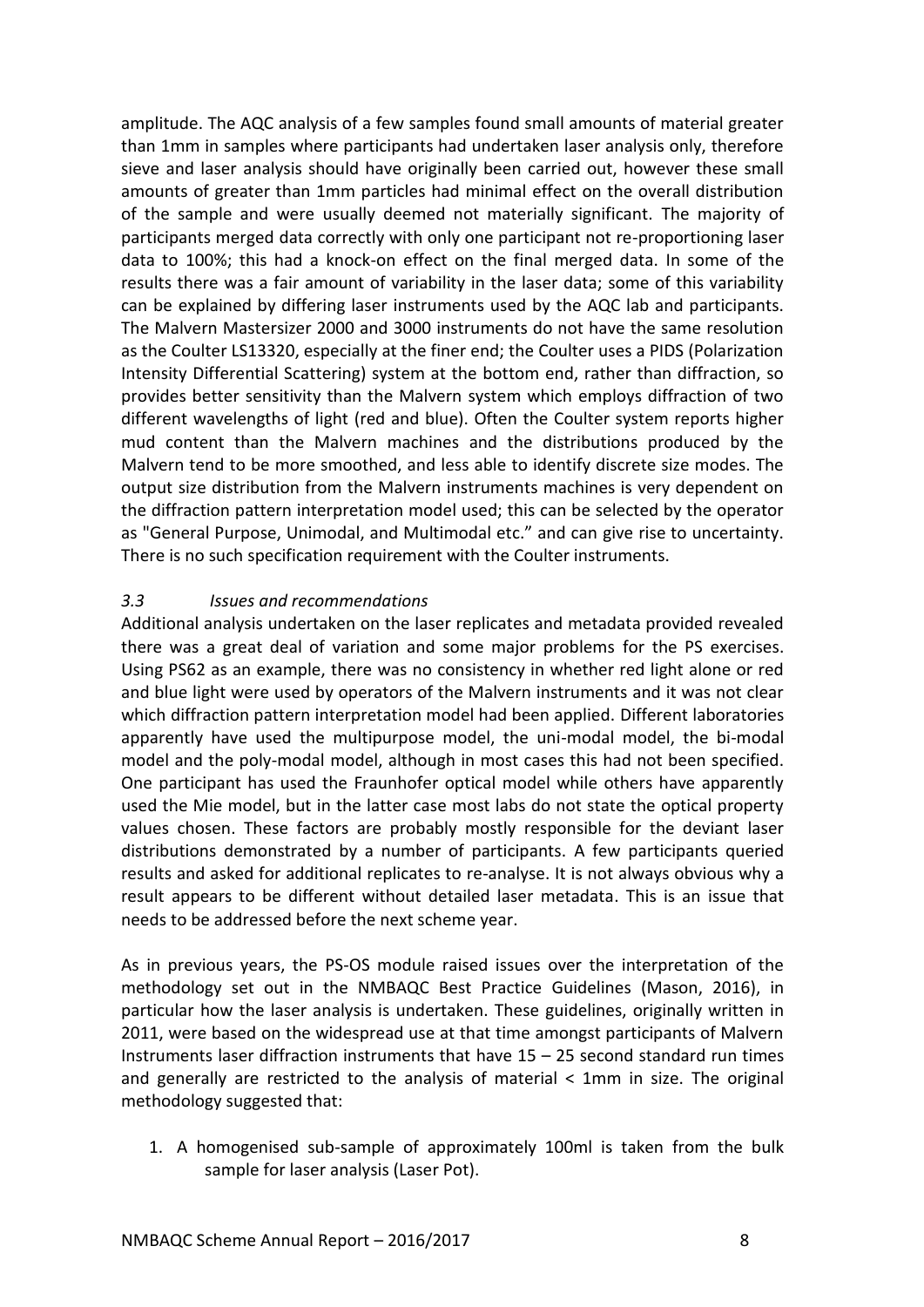- 2. A small representative sub-sample is taken from the Laser Pot and passed over a 1mm sieve using as little water as possible (Replicate 1).
- 3. Replicate 1 is then run through the laser at the desired obscuration, producing three run results.

Steps 2 and 3 are then repeated to create Replicates 2 and 3, giving a final result of 9 runs to create the final laser data, the average of these 9 runs. The completion of nine analyses, and subsequent merging of results is necessarily a time consuming process, especially if standard run times longer than 15 to 25 seconds are used (e.g. 60 seconds is standard with Beckman Coulter instruments (if the PIDS system is activated), which are used by some NMBAQC Scheme participants).

It has been demonstrated by KPAL that, for the vast majority of samples, there is little practical benefit in routinely carrying out analysis of three replicate sub-samples if samples are homogenised properly both before the laser sub-sample is taken from the bulk sample and when the test sample is taken from the laser sub-sample, and the sample is adequately dispersed prior to presentation to the instrument. In relatively rare instances where samples consist very largely of > 1mm size material and it is impractical to obtain a representative laser sub-sample from the bulk sample, more consistent laser results can be obtained by taking a laser sub-sample from the wet separated < 1mm fraction of the sediment, rather than from the bulk sample.

<span id="page-10-0"></span>*3.4 Reports* 

#### *[PS60 August 2016](http://www.nmbaqcs.org/scheme-components/particle-size-analysis/reports/ps60/)*

Finbow, L. & Hall, D., 2016. National Marine Biological Analytical Quality Control Scheme. Particle Size Results: PS60. Report to the NMBAQC Scheme participants. Apem Report NMBAQCps60, 36pp, August 2016.

#### *[PS61 August 2016](http://www.nmbaqcs.org/scheme-components/particle-size-analysis/reports/ps61/)*

Finbow, L. & Hall, D., 2016. National Marine Biological Analytical Quality Control Scheme. Particle Size Results: PS61. Report to the NMBAQC Scheme participants. Apem Report NMBAQCps61, 37pp, August 2016.

#### *[PS62 January 2017](http://www.nmbaqcs.org/scheme-components/particle-size-analysis/reports/ps62/)*

Finbow, L. & Hall, D., 2017. National Marine Biological Analytical Quality Control Scheme. Particle Size Results: PS62. Report to the NMBAQC Scheme participants. Apem Report NMBAQCps62, 36pp, January 2017.

#### *[PS63 January 2017](http://www.nmbaqcs.org/scheme-components/particle-size-analysis/reports/ps63/)*

Finbow, L. & Hall, D., 2017. National Marine Biological Analytical Quality Control Scheme. Particle Size Results: PS63. Report to the NMBAQC Scheme participants. Apem Report NMBAQCps63, 36pp, January 2017.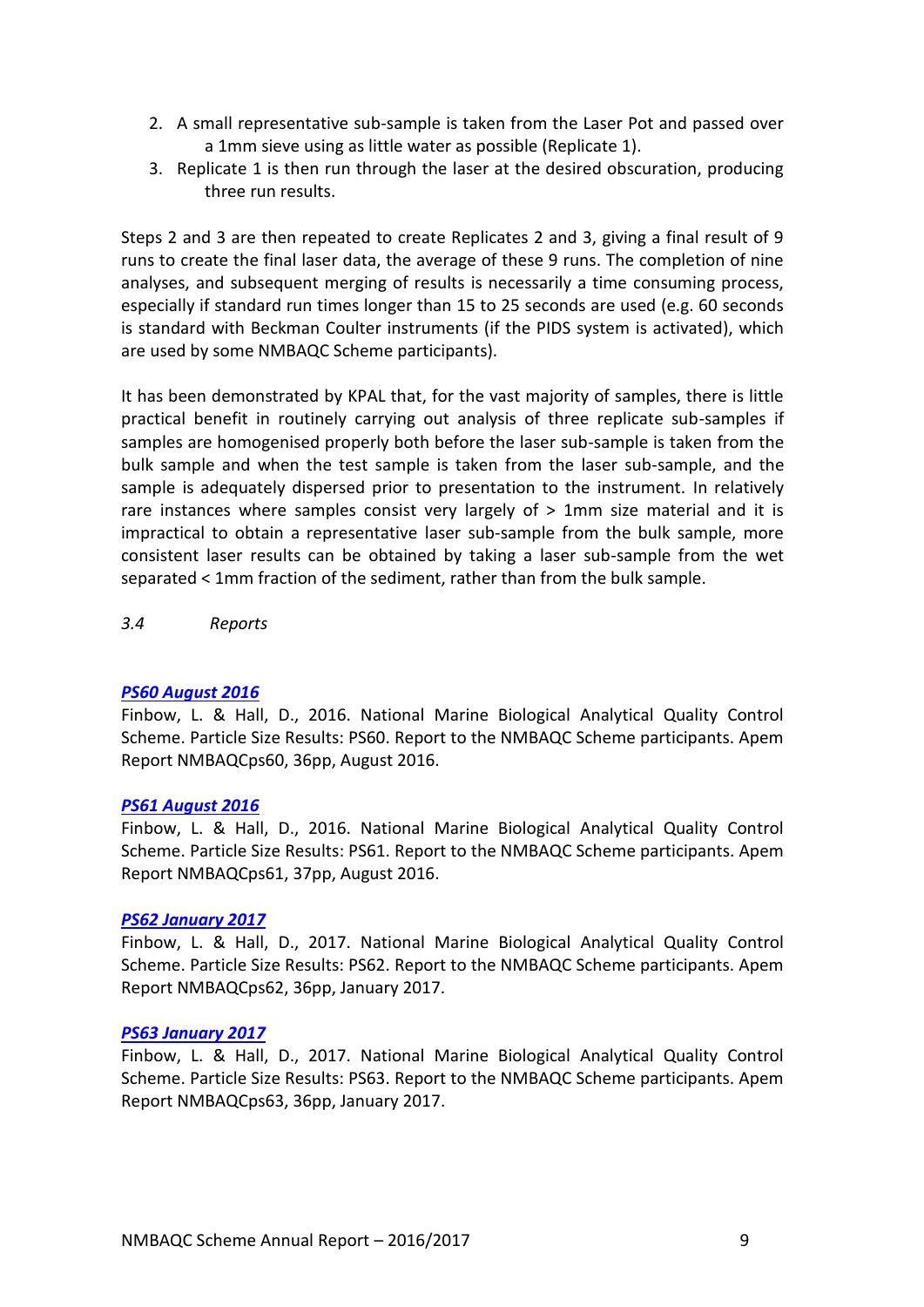# *[PSA Component Annual Report Year 23 \(2016/17\)](http://www.nmbaqcs.org/scheme-components/particle-size-analysis/reports/psa-annual-report-2016-2017/)*

Finbow, L, Pye, K. and Hall, D. Particle Size component - Report from the contractor. Scheme Operation - Year 2016/2017. A report to the NMBAQC Scheme co-ordinating committee. 25pp, May 2017.

# <span id="page-11-0"></span>**4 Fish component**

Contract Manager: Jim Ellis, CEFAS.

Component Administrator: Sarah Hussey (until July 2016), Karina Jakobsen and Ruth Barnich (after July 2016), Thomson Unicomarine.

## <span id="page-11-1"></span>*4.1 Summary of activities*

This component consisted of two official modules, each with a single exercise:

- Re-identification of a set of fifteen fish specimens supplied by each of the participating laboratories (Fish Reverse Ring Test module).
- Identification of one set of fifteen fish specimens circulated by the scheme contractor (Fish Ring Test module).

The analytical procedures of both modules were the same as for the twenty-second year of the Scheme.

## Fish Reverse Ring Test (F\_RRT):

The identification of a set of fifteen fish species selected and supplied by the participating laboratories was relatively accurate (F\_RRT08) (13 differences for 245 specimens submitted). The majority of specimens were collected by fish teams during their 2016 autumn monitoring surveys. There was a range of families where differences in identification occurred, including the Clupeidae (herrings), Mugilidae (grey mullets) and Gobiidae (gobies). The grey mullet and gobies were the main families where differences occurred. Each had three individuals incorrectly identified and one uncertain or unknown specimen.

There were differences in the approach to this exercise used by the individual participants; some participants used this as a test for confirming voucher specimens, whilst others sought a means of having uncertain or unknown specimens identified, making it difficult to compare results directly.

## Fish Ring Test (F\_RT):

Fifteen fish specimens were distributed by Thomson Unicomarine Ltd. This Fish Ring Test (F\_RT10) produced good agreement between the identifications made by the participating laboratories and those made by Thomson Unicomarine Ltd. On average, each laboratory recorded 0.4 generic differences and 0.6 specific differences, which is an improvement on last year's results.

## <span id="page-11-2"></span>*4.2 Summary of results*

Fish Reverse Ring Test (F\_RRT):

In the majority of instances, identifications made by Thomson Unicomarine Ltd. were in agreement with those made by the participating laboratories with thirteen differences occurring from two hundred and forty-five identification submissions. Most identification issues were associated with grey mullets and gobies, with misidentifications between *Chelon labrosus*, *Liza aurata* and *Liza ramada*, and between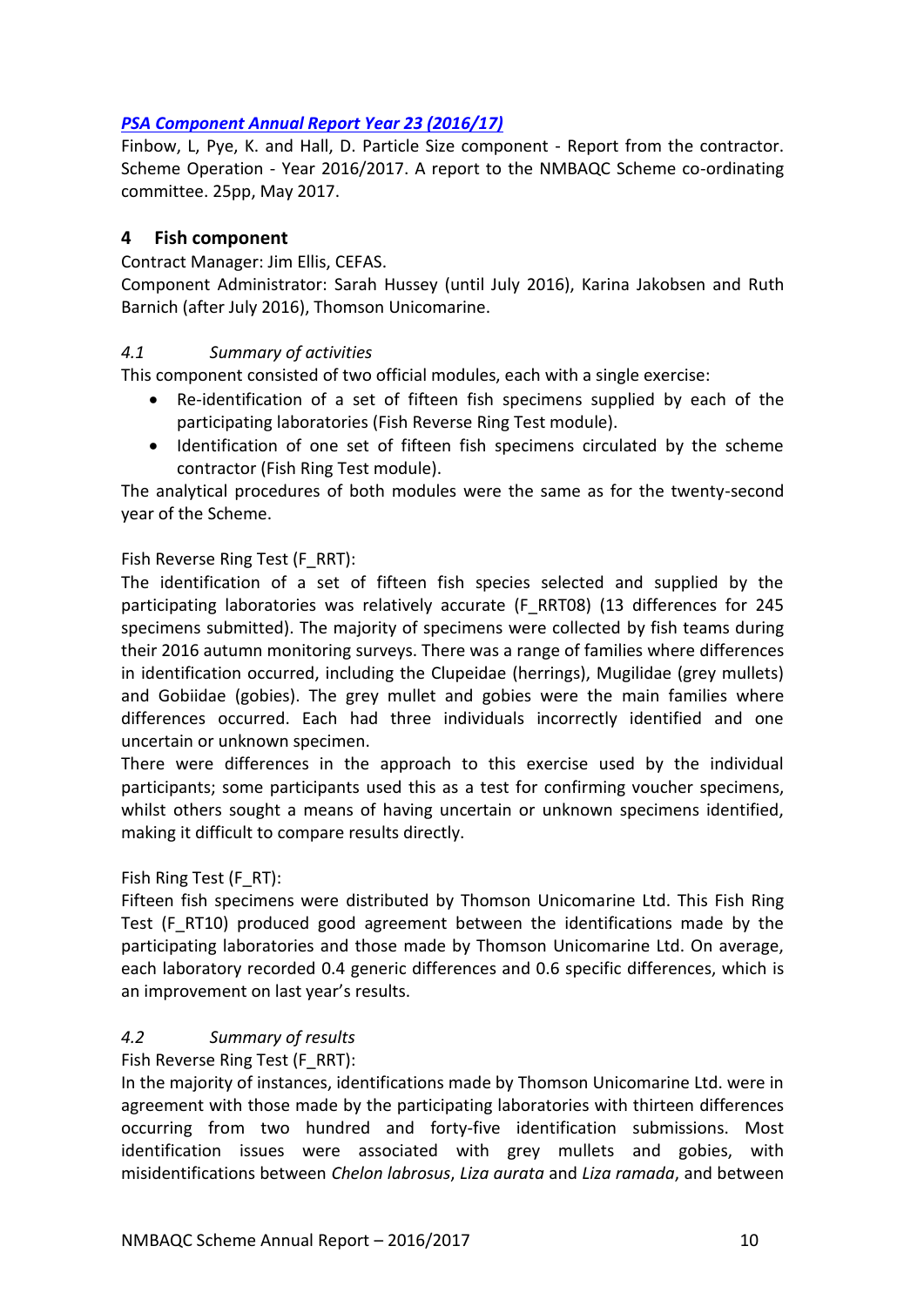*Pomatoschistus microps*, *Pomatoschistus minutus* and *Pomatoschistus pictus*. Three out of the forty-two goby specimens submitted by participating laboratories were incorrectly identified. Identification issues with these taxa have been observed in previous years. There were also discrepancies for species such as bull rout, topknot, scad, reticulated dragonet, tub gurnard and herring. Potentially difficult taxa such as the gobies and grey mullets could be specifically targeted in future fish ring tests (F\_RT exercises) to quantify and resolve problems via the circulation of standardised specimens.

# Fish Ring Test (F\_RT):

This is the tenth fish ring test circulated through the NMBAQC Scheme and the results were comparable with those from the nine previous exercises with a high level of agreement between participating laboratories for the majority of distributed species. The F\_RT component is considered to provide a valuable training mechanism and to be an indicator of problematic groups and possible areas for further targeted exercises or inclusion at taxonomic workshops. Multiple data entries from some laboratories and the inclusion of images in the ring test bulletins (RTB) have further emphasised the learning aspect of these exercises. F\_RT10 indicated that most laboratories are using the same literature to identify fish specimens (Wheeler 1969, 1978; Maitland & Herdson 2009; Henderson 2015). Ring test specimens were sent to participating laboratories frozen. Frozen specimens tend to maintain their integrity and preserve colour better than those preserved in alcohol.

# <span id="page-12-0"></span>*4.3 Issues and recommendations*

Two samples identified as tub gurnard by the participants were submitted as part of the reverse ring test (F\_RRT08). One of which was identified as a Piper (*Trigla lyra)* by Thomson Unicomarine Ltd, the other confirmed as Tub Gurnard (*Chelidonichthys lucerna)*. Piper is similar in appearance to the tub gurnard but tends to have a more offshore distribution (Figure 1).



Figure 1: Potential distribution of piper (left) and tub gurnard (right). From www.aquamaps.org, version of Aug. 2016. Accessed 29/03/2017.

Piper are found typically in deeper waters, but can be caught closer to shore in areas close to deeper water. Some of the key factors in determining between the two species are the head profile and the length of the cleithral spine, above the pectoral fin. The cleithral spine is long in piper (extending backwards to the middle of the pectoral fin), and the snout of piper is produced into two flattened and spiny lobes (Wheeler, 1969; Whitehead et al., 1986). The dorsal colouration of piper is often bright red.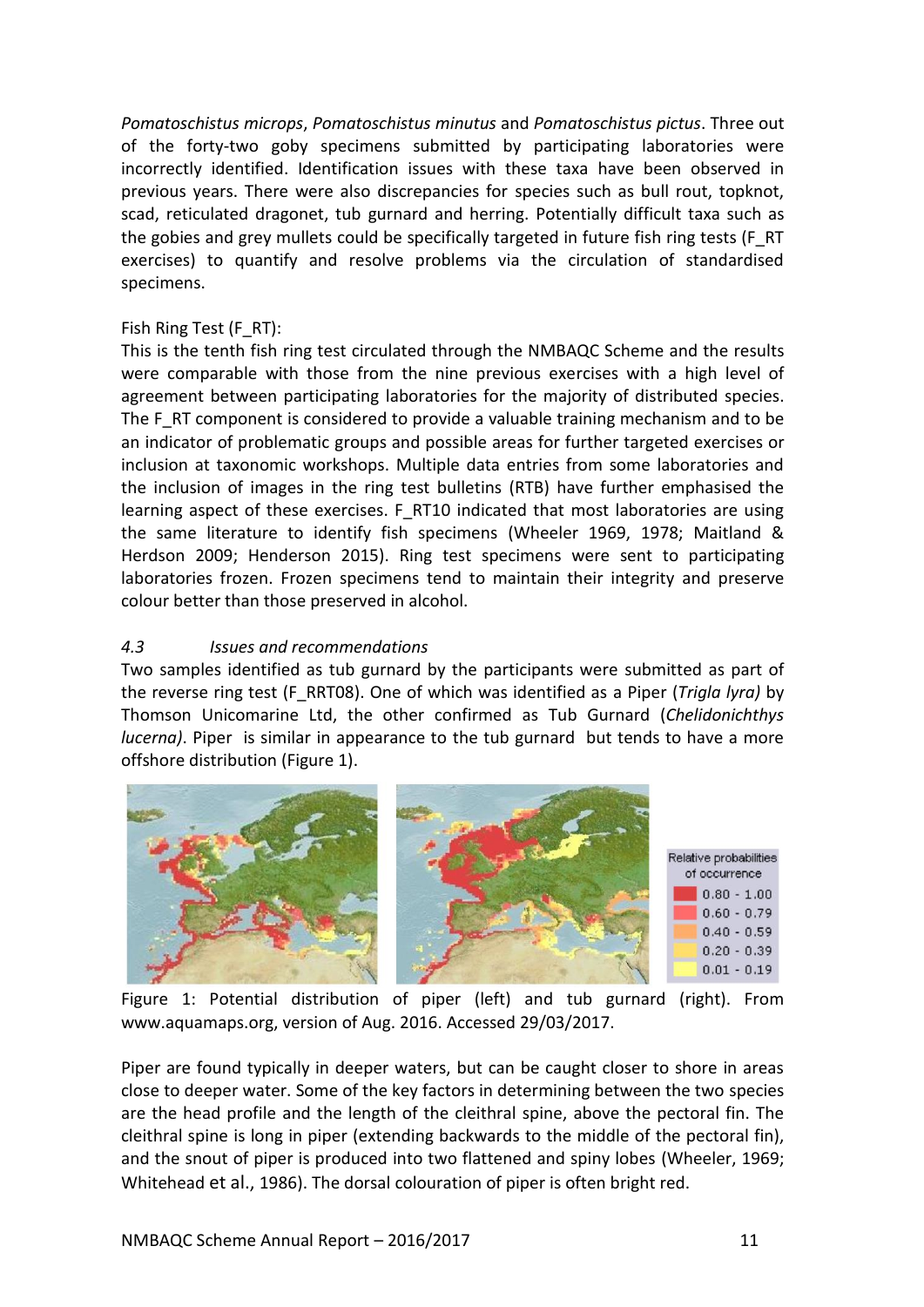Whilst not an issue this year, previous Fish Ring Tests have highlighted instances of differences due to the incorrect translation of a common name. Fish teams are to incorporate scientific names in field data records and/or ensure that common to scientific name translations are correct prior to database submission.

Recurring differences have been highlighted in the identification of grey mullets(*Liza aurata*; *Chelon labrosus* and *Liza ramada*) and gobies(*Pomatoschistus microps*; *Pomatoschistus minutus* and *Pomatoschistus pictus*) in all reverse ring test exercises. These groups could usefully be targeted at workshops or in future ring test exercises. Future Fish Ring Test (F\_RT) circulations will target taxa identified in the Fish Reverse Ring Tests (F\_RRT) as potentially problematic.

<span id="page-13-0"></span>*4.4 Reports*

## *FRT 10 [March 2017](http://www.nmbaqcs.org/scheme-components/fish/reports/frt10/)*

Jakobsen, K., 2016. NE Atlantic Marine Biological Analytical Quality Control Scheme. Fish Ring Test Bulletin: FRT#10. Report to the NMBAQC Scheme participants. Thomson Unicomarine Report NMBAQCfrtb#10, 20pp, March 2017.

#### *FRRT 08 - [March 2017](http://www.nmbaqcs.org/scheme-components/fish/reports/frrt08/)*

Jacobsen, K., 2017. National Marine Biological Analytical Quality Control Scheme. Fish Reverse Ring Test: FRRT08. Final report to the NMBAQC Scheme participants. Thomson Unicomarine Report NMBAQC FRRT08, 11pp, March 2017.

## *[Fish Component Annual Report, Year 2016/2017](http://www.nmbaqcs.org/scheme-components/fish/reports/annual-fish-report-2016-2017/)*

Jakobsen, K., 2017. Fish component - Report from the contractor. Scheme Operation - 2016/2017. A report to the NMBAQC Scheme co-ordinating committee. 16pp, March 2017.

## <span id="page-13-1"></span>**5 Phytoplankton component**

Scheme Administrator: Joe Silke, Marine Institute, Republic of Ireland.

## <span id="page-13-2"></span>*5.1 Summary of activities*

The phytoplankton component is undertaken by the Marine Institute (Ireland) in collaboration with the IOC Science and Communication Centre on Harmful Algae Denmark (and in association with the NMBAQC, UK). Previously this component undertook intercomparison exercises under the BEQUALM banner. However, as the BEQUALM programme closed in 2014, these exercises were renamed in 2016 as IPI (International Phytoplankton Intercomparison).

Participants undertake Identification and Enumeration exercises on three preserved 50ml marine water samples which have been spiked with cultured material. They also take part in an online Harmful Algal Bloom (HAB) quiz where they are required to identify planktonic algae from photos or diagramms. Each year the exercises are followed by workshop with discussion of the exercise results and additional presentations on phytoplankton issues (see Appendix 4).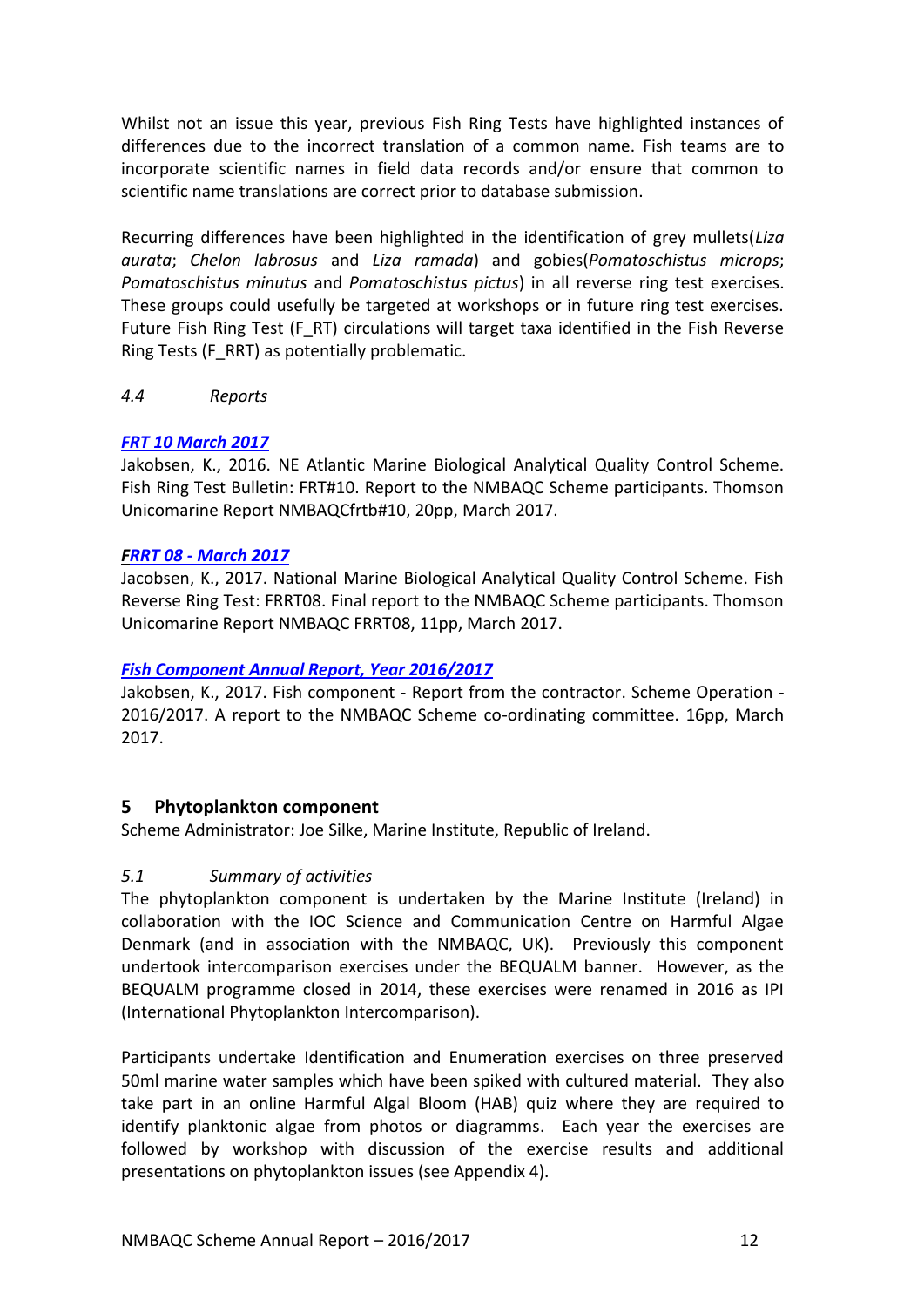82 analysts from 43 laboratories took part in the 2016 intercomparison exercise. 81 analysts returned sample results and 79 completed the online HAB quiz. There were 69 participants from laboratories across Europe, 5 from South America, 2 in Australia, 1 in New Zealand and 5 in Africa.

Ten species were used in the Identification and Enumeration test. These were the dinoflagellates *Alexandrium ostenfeldii* (Paulsen) Balech & Tangen, *Prorocentrum triestinum* J.Schiller, *Karenia selliformis* A.J.Haywood, K.A.Steidinger & L.MacKenzie, *Karlodinium veneficum* (D.Ballantine) J.Larsen, *Dinophysis acuta* Ehrenberg and the diatoms *Pseudo-nitzschia australis* Frenguelli, *Guinardia delicatula* (Cleve) Hasle, *Chaetoceros didymus* Ehrenberg, *Coscinodiscus wailesii* Gran & Angst and *Thalassiosira gravida* Cleve.

The cell counts of the species *Karlodinium veneficum* which did not past the minimum requirements for homogenization and stability were discounted for statistical purposes and also *Karenia selliformis* which did not preserve well in the samples was not used here. All the other species counts were used.

The average and confidence limit for each test item was calculated using the robust algorithm in annex C of ISO13528 which takes into account the heterogeneity of the samples and the between samples standard deviation from the homogeneity and stability test. ISO 13528 is only valid for quantitative data. The consensus values from the participants was used.

This year there was a mixture of dinoflagellates and diatoms in the samples and also a mixture of toxic and non-toxic species. The samples had 5 dinoflagellates (if we count *K.selliformis*) and 5 diatom species, although at the end only 8 species had to be identified. There was also 4 toxic species in the samples. However as mentioned before lugol's preservation caused problems with *K.selliformis* and *K.veneficum* did not homogenise properly in the samples giving poor repeatability between analysts. These 2 species were disregarded for statistical analysis.

## <span id="page-14-0"></span>*5.2 Summary of results*

All measurands passed the F-test except for *K.veneficum*. Only *A.ostenfeldii* passed the homogeneity test according to ISO13528 but they all passed the expanded criterion except for *K.veneficum*. The stability test was passed by 5 out of the 9 measurands but failed *K.veneficum, D.acuta, T.gravida* and *P.australis*. All measurands passed the stability test according to the expanded 13528:2015 except for *K.veneficum*.

The consensus values new Standard deviation (STD) was used for all measurands regardless of the Pass/Fail flags from the homogeneity test. There were a small number of action signals across all measurands. 9 Red flags in total (1.4% of results), 22 (3.4%) yellow flags and 6 (0.93%) orange flags (Non-Ids) from 648 scores is evidence of good performance overall. Eight analysts did not pass the full test with a below 80% score. There is evidence of method bias on low cell density measurands due to the volume analysed.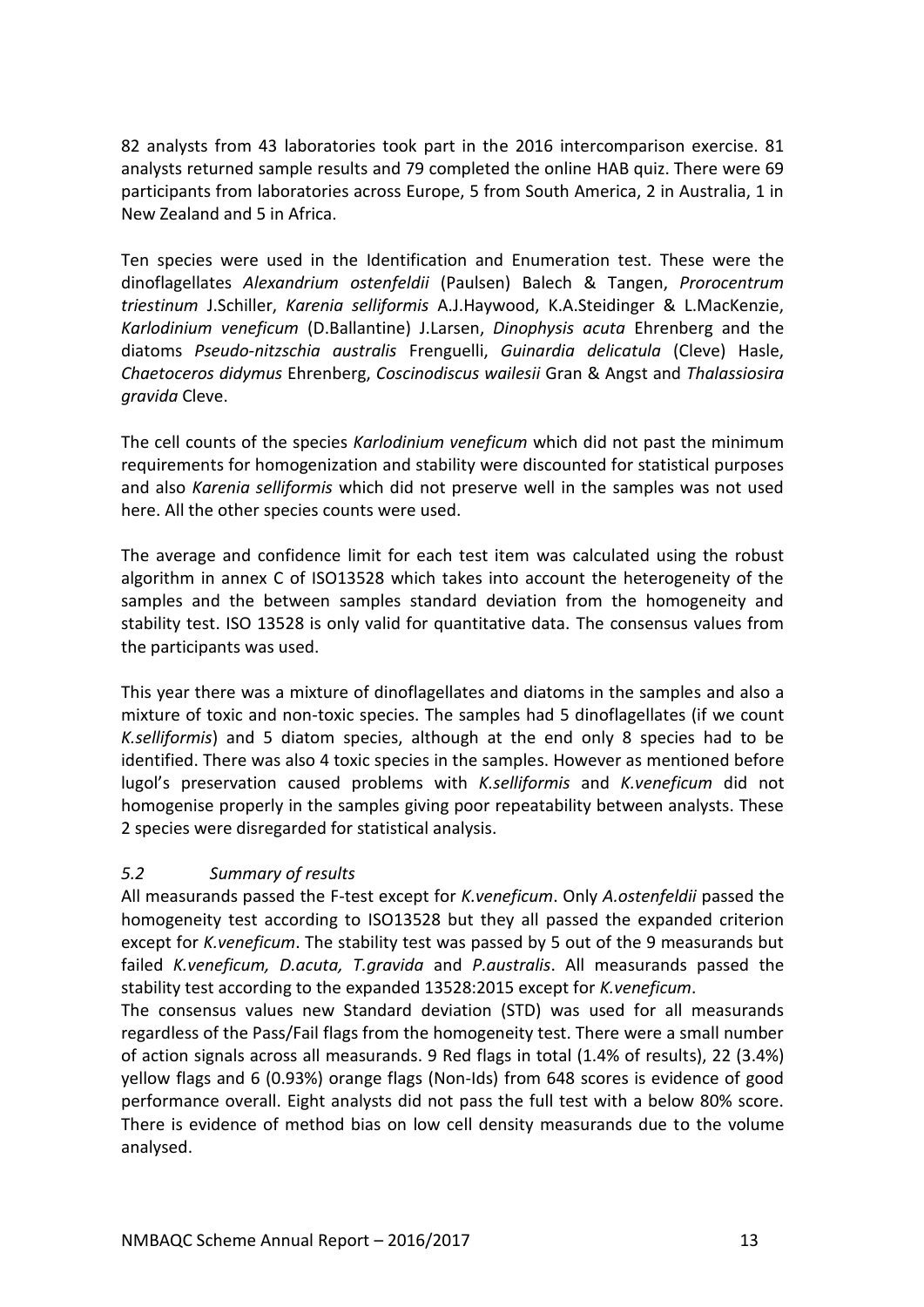The Ocean teacher online HAB quiz results suggests a high rate of proficiency. 68% of analysts achieved a score over 90% (Proficient). Another 21.5% of analysts above 80%, 8% between 70 and 80% and 2.5% needs improvement.

There was good consensus on the various identifications of diatom species from images in questions 1 to 3. Although the images of *T.mobiliensis* and *C.densus* were the most difficult organisms to identify from these images, results suggest a good performance overall. In Questions 4 to 6, there were good overall marks on flagellate identification based on depictions. Q7-9 Good scores on Peridinioid terminology but difficulties with the lesser known Suessiaceae group. Q10-12 Problems identifying *T.macroceros* group (Q10) worst score (68.8% correct). Q12-15 Theory based on 1' and 2a plate for identification of *Protoperidinium* is understood but difficult to execute using images.

<span id="page-15-0"></span>*5.3 Reports*

## *[Phytoplankton Identification and Enumeration Ring Test, 2016](http://www.nmbaqcs.org/scheme-components/phytoplankton/reports/phytoplankton-icn-16-mi-1/)*

Salas, R.G., Larsen, J., 2016. International Phytoplankton Intercomparison profiency test in the abundance and composition of marine microalgae 2016 report. PHY-ICN-16\_MI1 VR 1.0. 126 pp.

# <span id="page-15-1"></span>**6 Macroalgae component**

Contract Manager: Clare Scanlan (until  $1<sup>st</sup>$  Feb 2017), Scottish Environment Protection Agency. Claire Young (after 1<sup>st</sup> Feb 2017), DAERA-NI. Component Administrator: Emma Wells, Wells Marine.

## <span id="page-15-2"></span>*6.1 Summary of activities*

The format for 2016 -17followed that of the previous year.

The component consisted of three modules:

- **Rocky Shore Macroalgae Ring Test (RM - RT)**: Identification of twenty macroalgae species based on a series of images.
- **Opportunistic Macroalgae Biomass Ring Test (OMB - RT)**: synthetic samples of different weights for washing and drying to both wet and dry weights.
- **Opportunistic Macroalgae/Seagrass Cover Ring Test (OMC-RT)**:- estimation of percentage cover of opportunistic macroalgae and seagrass based on photographs of field quadrats.

The analytical procedures of all modules were the same as for the previous year of the Scheme.

## *Rocky shore Macroalgae (RM*-*RT11) Identification of intertidal macroalgae*

Six laboratories subscribed to the macroalgae ring test with all six laboratories submitting results with a total of fifteen participants. Four of the subscribing laboratories were government organisations and two were independent consultancies.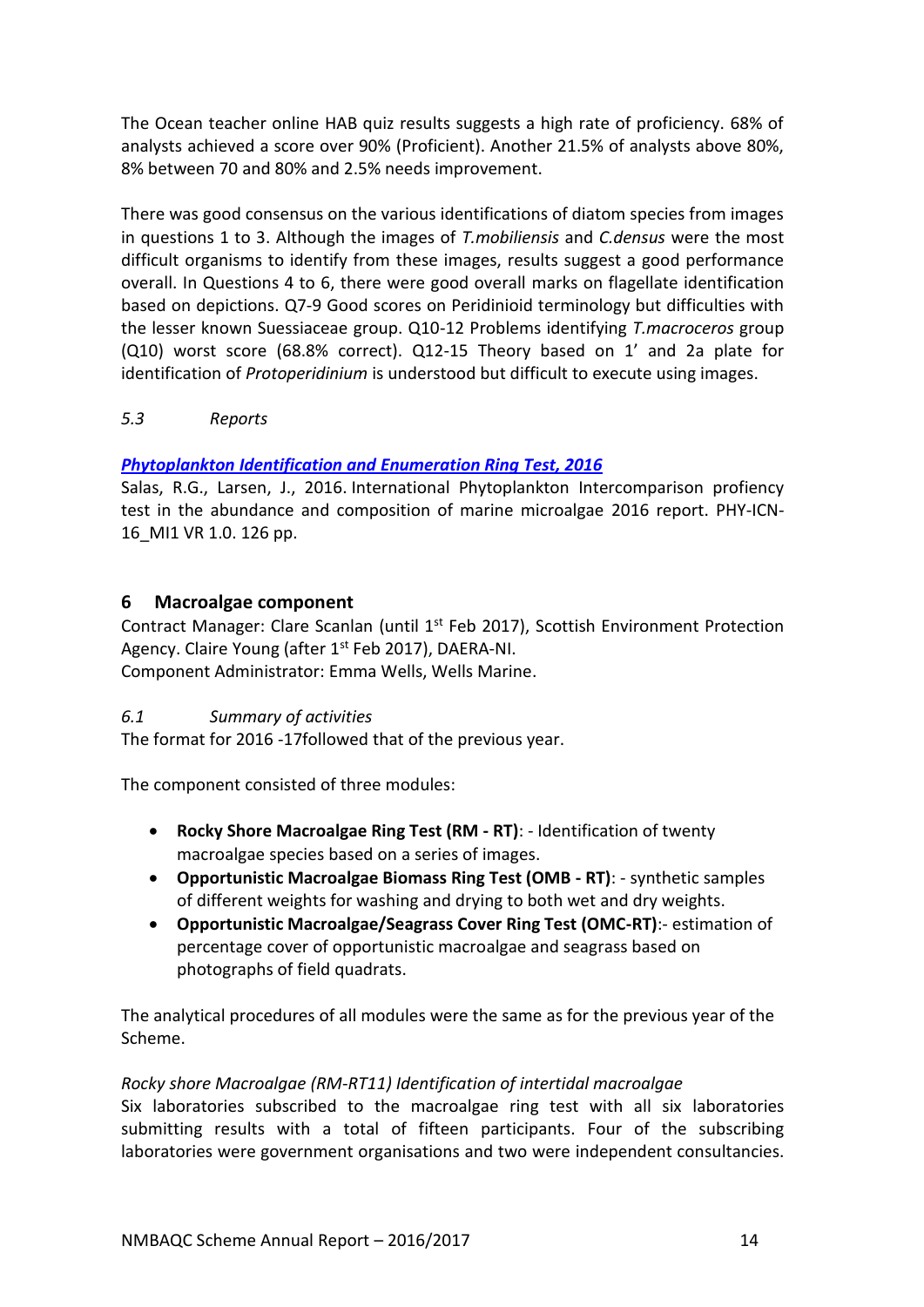This is the eleventh macroalgae identification ring test as circulated through the NMBAQC scheme.

#### *Biomass of macroalgae (OMB-RT08)*

This is the eighth year in which biomass of macroalgae has been included as an element of the NMBAQC scheme and was included as a single exercise. The format followed that of previous years. Test material was distributed to participating laboratories from which data forms were completed with algal biomass results and returned for analysis. Ten laboratories were issued with test material. Nine laboratories completed the macroalgae biomass component of the NMBAQC scheme, one laboratory failed to submit any results. All of the participating laboratories were government; no private consultancy took part in this component of the macroalgae exercises.

## *Cover of macroalgae & seagrass (OMC-RT08)*

This is the eighth year in which % cover estimations of macroalgae have been included as an element of the NMBAQC scheme and the sixth year for which seagrass has been assessed as a separate entity. This included a single exercise for macroalgae and one for seagrass both of which were split into three smaller tests (A, B & C) based on methodology. The format followed that of previous years. Test material was distributed to participating laboratories from which data forms were completed with macroalgae and seagrass % cover results and returned for analysis. Fourteen laboratories were issued test material. Twelve laboratories completed the % cover macroalgae/seagrass exercises with a total of 40 participants. Of those laboratories submitting results, all ten were government organisations. There was no limit on the number of participants per lab. Laboratories could complete the % cover test that best represented their own methodology. However, the laboratories were encouraged to complete all three test variations of both the macroalgae and seagrass exercises to facilitate comparisons of the methods.

## <span id="page-16-0"></span>*6.2 Summary of results*

## *Identification of intertidal macroalgae (RM-RT11)*

Although the results were broadly comparable with those of previous years there is a noticeable decrease in the level of agreement between participating laboratories and the AQC. As per previous years the test included a number of cryptic and taxonomically challenging species as well as those considered more common. Such genera included *Ulva* sp. and *Porphyra* sp. which are notoriously difficult to identify to species level. *Gelidium* sp. can also been easily misidentified due to confusions with other morphologically similar genera such as *Chondria* sp. and in general it is very difficult to tell these species apart from each other. These genera require an increased depth of knowledge on the cellular attributes, which can be remarkably similar between species, as well as other characteristics, such as overall texture, which can be used to separate such species.

No one participant managed to identify all species and genera correctly and there were only 5 species for which all laboratories were successful in their identification, 4 fewer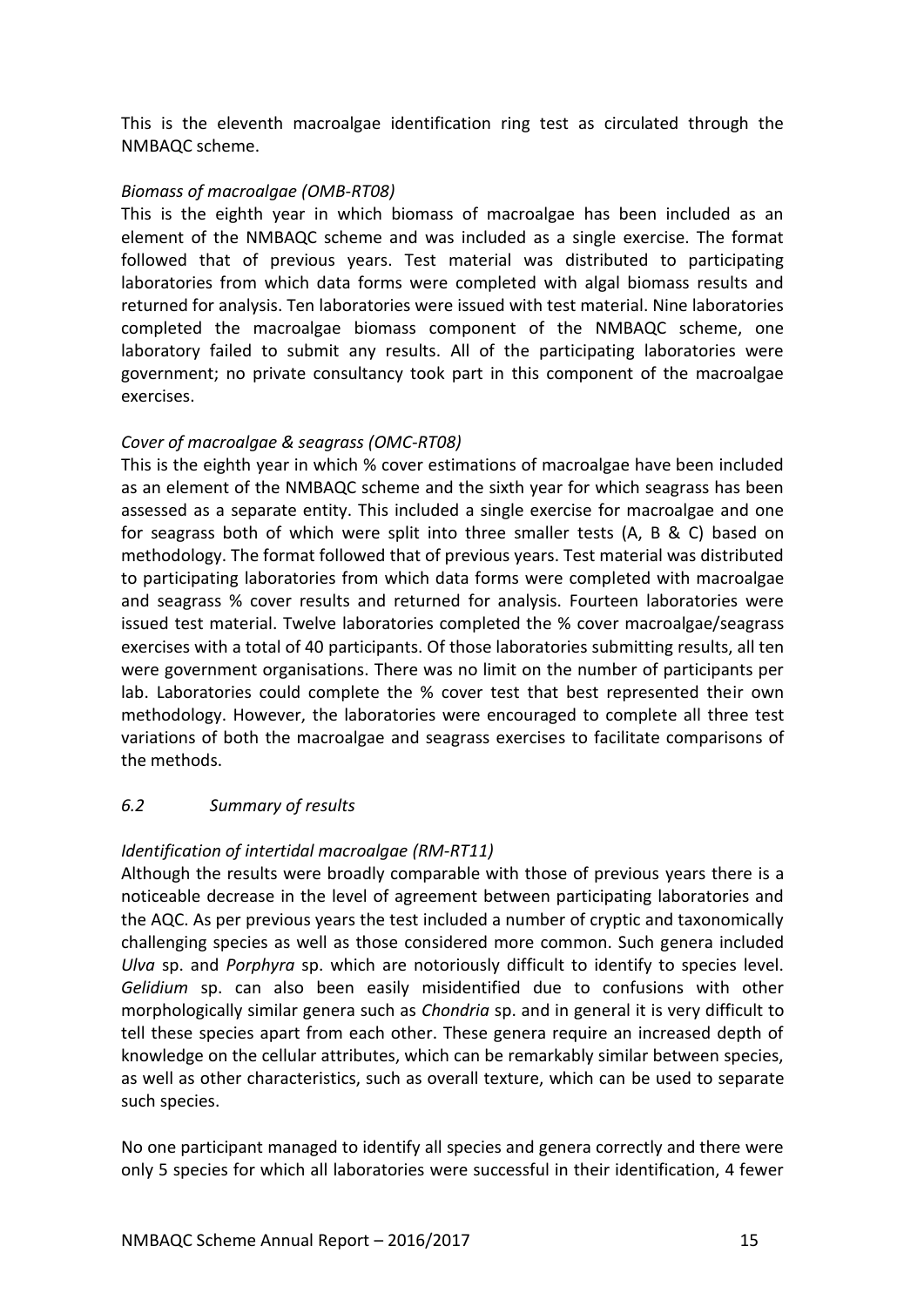than for RT10. The most problematic species were *Ulvella viridis, Gelidium pulchellum* and *Myriotrichia clavaeformis* which may be considered relatively difficult to identify due to the occurrence of morphologically similar species and genera or their microscopic nature, making them less commonly found and identified. With an increased number of misidentifications, it could be concluded that this test was slightly more difficult than previous tests so has little reflection on the level of competency of the participants since the pass rate was lower across all participants.

#### *Biomass of macroalgae (OMB-RT08)*

A single test consisting of three biomass samples was distributed. This year each sample consisted of a different synthetic material including j-cloths, wool and synthetic stuffing material. These are currently considered the most representative materials in terms of imitating the overall look and feel of various opportunist macroalgae species. Cloths and wool were cut to different lengths and sizes to represent different foliose and filiform taxa (e.g. *Ulva*).The synthetic stuffing is considered to be more representative of finer opportunist algae such as *Ectocarpus* sp. and *Chaetomorpha* sp. Each sample was contaminated with debris and sediment of a sandy-muddy nature consistent with the substrate type known to support opportunist macroalgal blooms. Results for wet weight of biomass varied between laboratories with some laboratories producing high measures of biomass compared against the average biomass and actual/expected biomass. The dry weights showed a similar level of variability. One laboratory failed to remain within the Z-score limit of  $+/-2.0$  for the average sample dry weight, there was also one 'Fail' for wet weight against the mean despite the high standard deviation caused by the high range of results. Three further laboratories showed significant deviation from the actual sample dry weight with a further five 'Fails' against wet weight, this means of assessment is not as accommodating towards outliers. Sample A had the greatest number of 'Fails' when comparing wet weight against 'expected' wet weight, this may be in part due to the low standard deviation due to the small size of sample material. Four laboratories had dry weights lower than that of the actual dry weight suggesting minor losses of material during the rinsing process, however in most cases this loss was very minimal and had limited effect on the overall results.

#### *Cover of macroalgae & seagrass (OMC-RT08)*

## **a) Macroalgae Exercise Results**

Test A (open quadrat) was undertaken by 29 participants and was the most popular of the three methods. The range of results per quadrat varied considerably with the largest range of results produced for quadrats 5, 6 and 14 with ranges of 27%, 26% and 35% respectively. The remaining quadrats had ranges between 10 and 23; these ranges are slightly lower than for the same test last year. Z-scores calculated against the population mean resulted in nine laboratories failing between 1 and 6 quadrats. In total there was a 95% pass rate for test A when using Z-scores derived from the mean which is consistent with previous years' results. Although the number of 'Fails' produced when calculating Z-scores against image analysis participants showed an average % cover deviation from image analysis % cover ranging between 3.25% and 10.28%. The deviation from mean % cover was very similar ranging between 2.21 and 10.52. However, the pass rate was substantially lower for image analysis z-score at only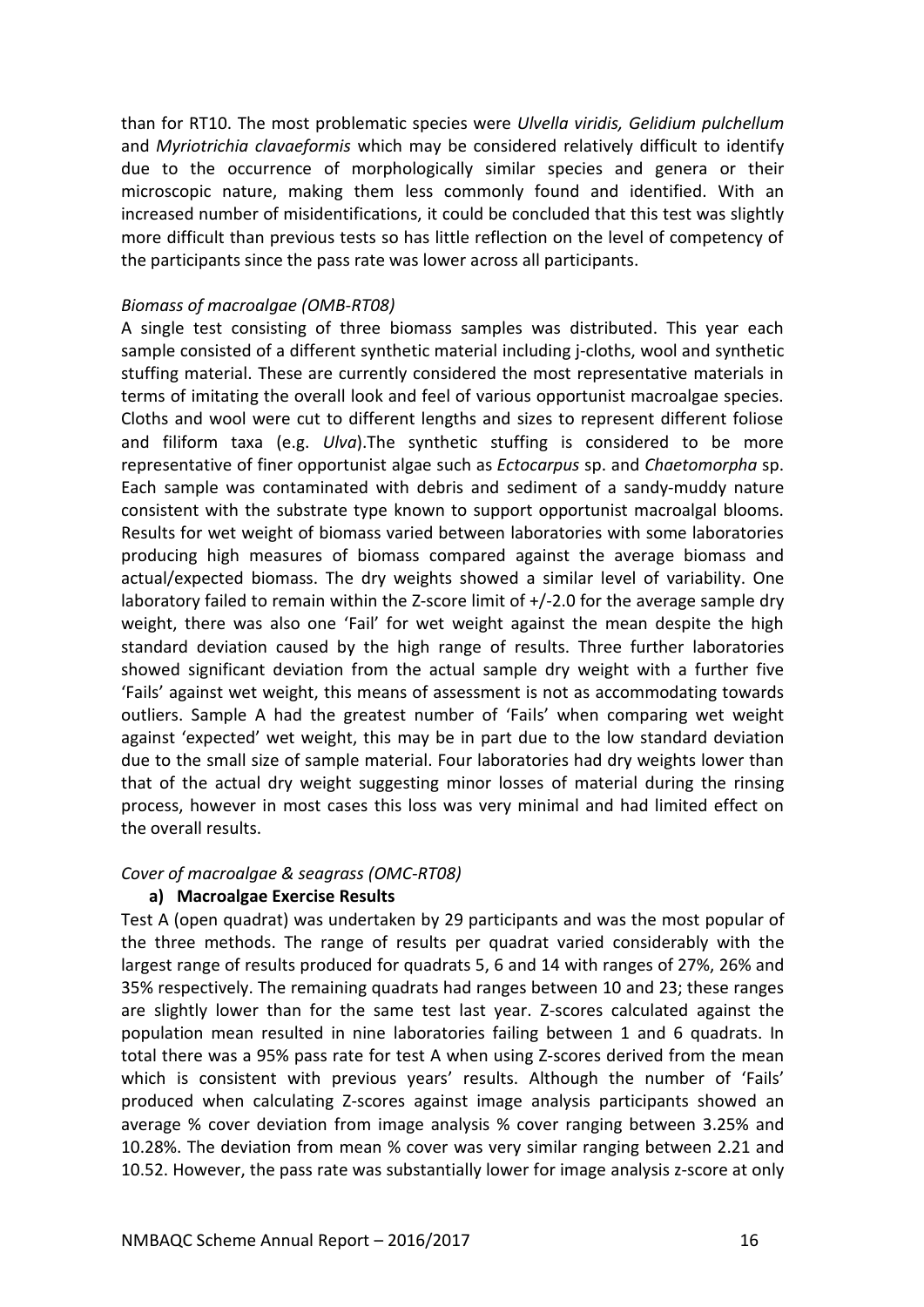80% with 24 out of 29 participants failing at least one quadrat. These results were also consistent with those from RT07 with similar pass rates.

Test B (5 x 5 gridded quadrat) had the least number of participants with 12. As with test A there was a greater degree of correlation of % cover against population mean compared with the image analysis. A total of 75% of participants (9 out of the 12) consistently produced Z-scores of less than 2.0, which is regarded as a 'pass'. Two of the remaining labs 'failed' 1 quadrat each and the remaining lab 'failed' a total of 9 quadrats. The largest range of % covers per quadrat was a range of 23% (for quadrats 1 and 14) and 24% (for quadrats 4 and 5). The remaining quadrats had ranges between 6% and 22%. As seen in test A also, these ranges were also slightly lower than previous years. The lowest range of % cover estimates were for quadrat 7 which had a % cover range of 6. Consistent with test A, test B also showed a higher degree of deviation from the image analysis results compared with the population mean, with 11 out of 12 participants failing at least one quadrat and an overall pass rate of only 71% compared with a pass rate of 94% using Z-score from the population mean although this result is consistent with last year(RT07).The greatest number of 'Fails' could be attributed to quadrat 7, with 10 'Fails' followed by quadrat 15 with 8 'Fails'. For 11 out of 12 participants the levels of deviations stayed under 5% when calculated against the mean. The range of deviation was broader with image analysis with more participants resulting in greater than 5% deviation.

Test C (9 x 9 crosshairs quadrat) had a total of 24 participants who opted to use the 100 square method with varying levels of deviation from the population mean. Although not the preferred method this year, Test C had a high number of participants, which was consistent with previous years. The results verified that as with the other two test methods there was a higher degree of deviation when comparing results against the image analysis % cover as opposed to the population mean. The average range of percentage covers per quadrat was 22.4%, lower than for RT07, but higher than for tests A and B. Two quadrats had % cover ranges above 30% (34.3 for quadrat 14 and 32.3 for quadrat 4). Of the remaining quadrats, 8 had ranges between 20% and 30% and 5 between 10% and 20%. The range of results submitted for test C was higher than for tests A and B. Six participants failed at least between 1 and 4 quadrats with an overall pass rate of 96%. There were also more 'Fails' using Z-scores from image analysis with 13 participants failing 1 quadrats and a further 7 'failing' between 2 and 9 quadrats and an overall pass rate of 87%. Quadrat 13 had the greatest number of 'Fails' with 16 out of the 24 participants scoring higher than  $+/-2.0$ , the remaining quadrats had between 1 and 5 recorded 'fails' except quadrat 10 which has no 'fails'.

## **b) Seagrass Exercise Results**

Test A (open quadrat) consisted of 35 participants and as with the macroalgae this was the most popular method. The range of results submitted per quadrat also varied considerably but overall were much higher than for the macroalgae test. The largest range was for quadrats 9 and 13 with % and quadrat 12 with 55% and as in previous years the greatest range of results were recorded for those quadrats with the mid range of % cover. The lowest range of results were for quadrats 4 and 10 with 20% cover ranges. Z-scores calculated against the population mean resulted in 9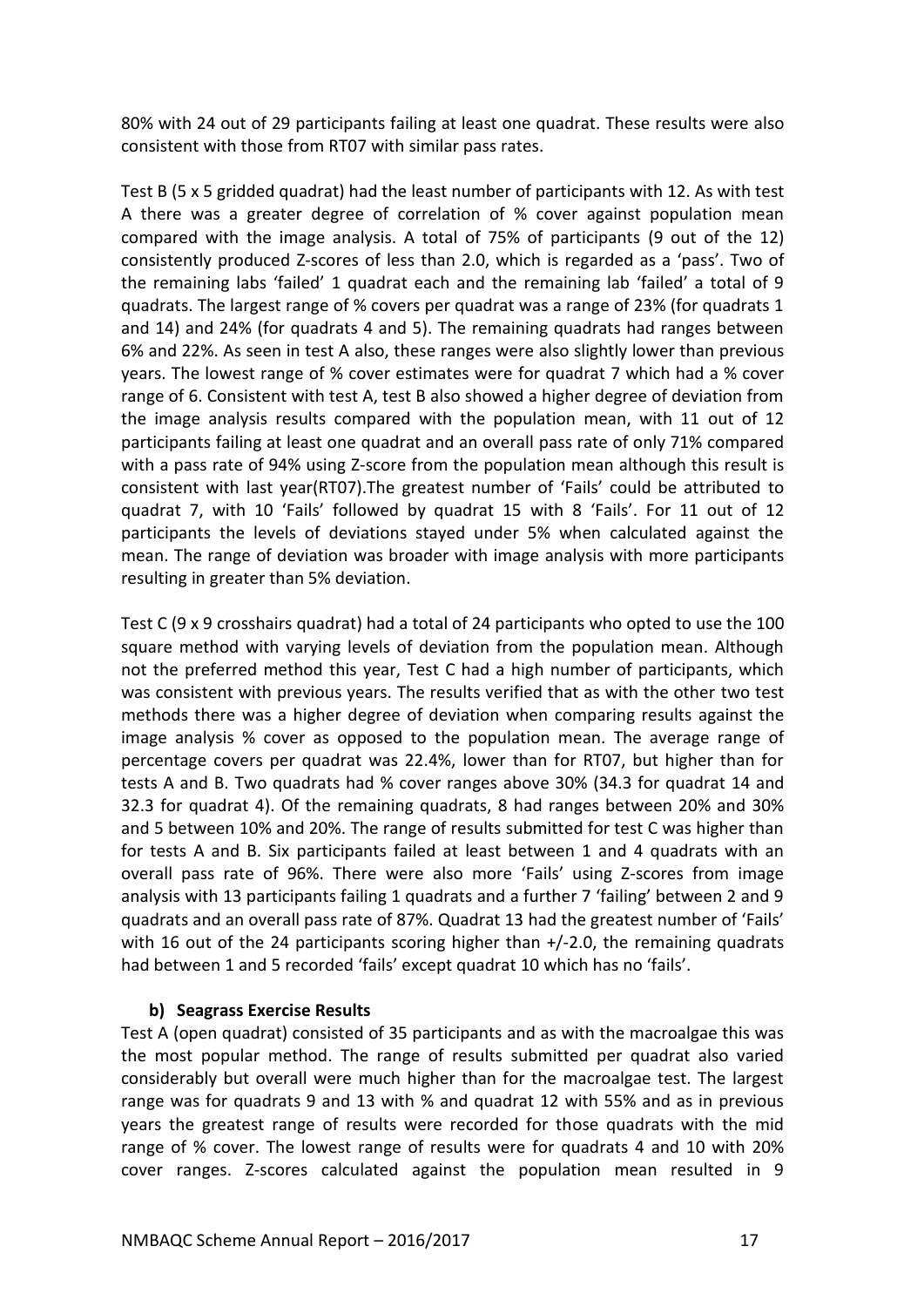participants failing between 1 and 5 quadrats. In total there was a 96% pass rate for test A when using Z-scores derived from the mean. When comparing results against % cover as calculated using ImageJ, the number of 'Fails' per laboratory was greater with a total number of 49 'Fails'. However, the overall pass rate was 91% with 15 participants 'passing 'all quadrats. This is a considerably better result than for RT07. Those quadrats with the highest number of 'Fails' were quadrats 2 and 15 with 9 and 8 'fails' respectively. The average deviation of results were similar between image analysis (3.26 to 16.38) and mean % cover (2.04 to 14.67). These results were consistent with previous ring tests.

Test B (5 x 5 gridded quadrat) had the least number of participants with a total of 14 participants opting to complete the 5 x 5 square grid quadrat method, resulting in varying levels of deviation from the population mean. This test followed the same trend as the other tests for both macroalgae and seagrass with comparisons against image analysis resulting in a greater number of failures using the Z-score than when comparing against mean % cover. The range of % cover values were considerably lower than for test A with all quadrats having % cover ranges in the order of between 10% and 40%. Quadrat 15 had the largest range of between 14% and 54%. Quadrat 4 has the smallest range of just 10% between 2% and 12%. Comparing % covers against the mean resulted in just 8 'Fails' distributed between 2 labs and an overall pass rate of 96%. In comparison, the total number of 'Fails' using image analysis was higher at 21and was distributed among all 12 of the 14 participants. The overall pass rates using image analysis % cover was 90%. These results are considerably better than the previous year. The overall deviation from the mean quadrat % cover and that calculated by image analysis was also very similar with a deviation from the mean ranging from 2.66% to 13.49% and deviation from image analysis ranging from 3.87% to 11.35. This was also an improvement from RT07.

Test C (9 x 9 crosshairs quadrat) had a total of 20 participants. The % cover ranges for test c were also consistent with those from Tests A and B with most quadrats having a % cover range between 10% and 40%. However, quadrat 15 had a % cover range between 16% and 67% proving to be consistently the most problematic quadrat within all test methods. Comparison of results against the mean resulted in 19 'Fails' with 5 participants 'failing' between 1 and 6 quadrats and an overall pass rate of 94%. Comparing results against the image analysis resulted in 36 'Fails' with pass rates of 88% with all 7 participants passing all quadrats. Most 'Fails' against image analysis could be attributed to quadrat 2 which had a total of 10 participants failing. Although quadrat 15 had the largest range of % cover estimates this did not result in a high number of 'fails' due to the large standard deviation. Deviation from image analysis % cover was much higher than for the other two test methods with a range of between 3.53 and 22.77.

## <span id="page-19-0"></span>*6.3 Issues and recommendations*

## *Identification of intertidal macroalgae*

Certain issues arose with a few species. *Ulvella viridis* was unidentified by a couple of participants while other misidentifications could be attributed to both incorrect genera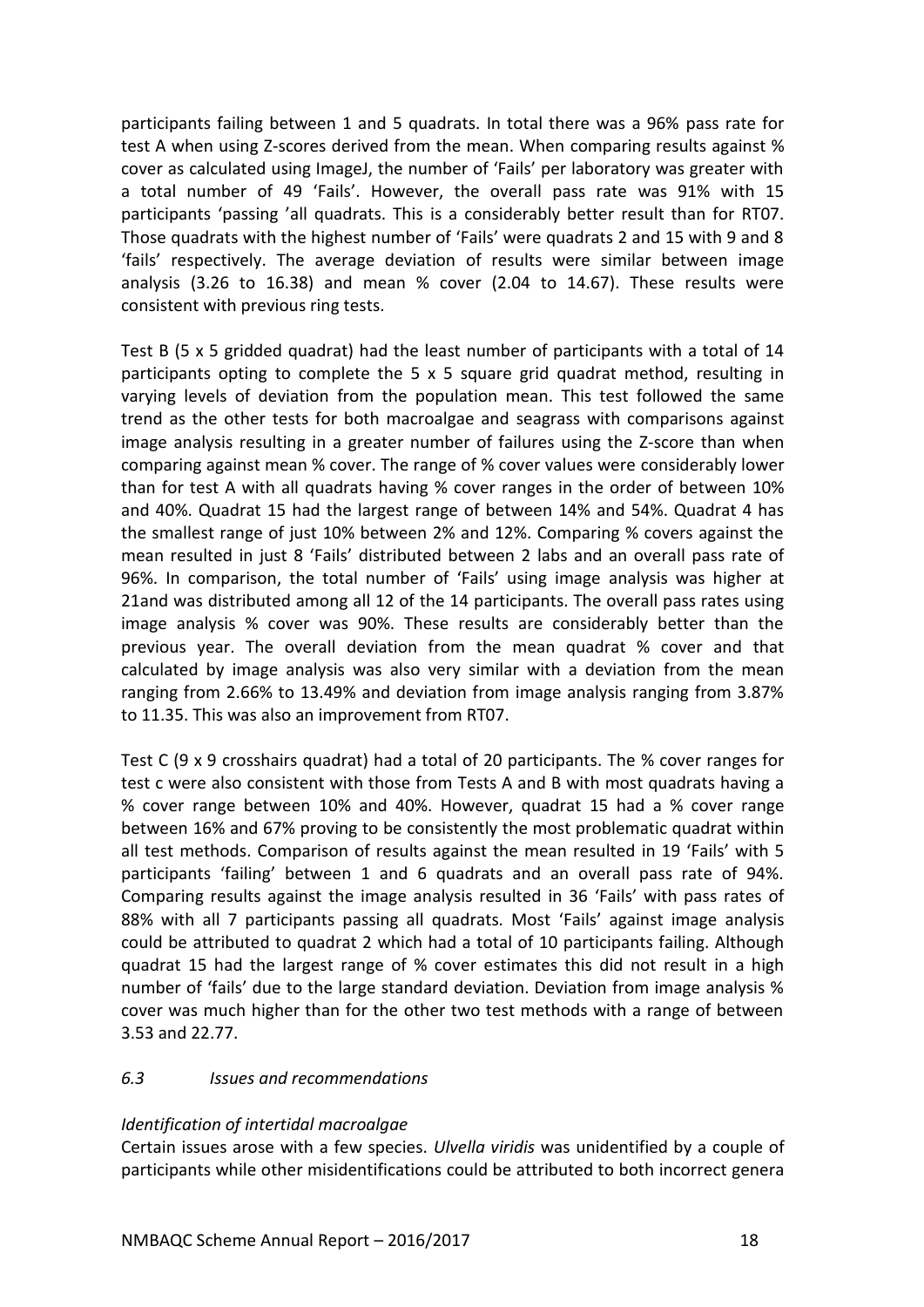and species. It is not commonly recorded in routine monitoring due to its epiphytic nature and may be easily confused with other microscopic epiphytic green algae. Its main distinguishing features include cell size, shape and length as well as cell content. *Gelidium pulchellum* was confused for various species including *Pterocladia capillacea* and *Chondria* sp. as well as with other *Gelidium* species. All the incorrect identifications could be considered incredibly morphologically similar and with such overlapping characteristics it was necessary to look closely at the branching patterns and shape of terminal branches as well as the width of the frond. In the case of *Gelidium pulchellum* one of the most distinguishing features is its association with *Corallina officinalis* on which it is known to be growing epiphytically, this could be seen in the in-situ photos. *Myriotrichia clavaeformis* was misidentified by several laboratories for *Elachista fucicola*, these two species can be distinguished by their multiseriate and uniseriate fronds respectively, but also by the host species on which they grow with *Myriotrichia clavaeformis* characteristically found on *Scytosiphon lomentaria and Elachista fucicola* on *Fucus* sp.

#### *Biomass of macroalgae*

Despite the artificial nature of the sample material, the test has been generally well accepted by all laboratories with constructive comments on points of possible improvements. Most samples arrived in good condition and apart from some extensive drying times the tests were considered quick and easy. One sample had become slightly mouldy by the time the participant the started the test, this has been the first instance of this occurring and all attempts will be made to ensure the samples arrive quickly and in good condition. It seems there is now a general agreement that the use of artificial material to mimic algae is an acceptable surrogate for the test albeit less fragile and easier to rinse and squeeze than the real thing. This is the second year in which synthetic stuffing has been used to mimic much finer opportunist algae such as *Pilayella* and *Chaetomorpha*. It is appreciated that the use of synthetic materials do not fully represent the conditions experienced within the field. It may be possible in the future to utilise alternative materials that may be more representative of the texture and general nature of opportunist algae but at this stage alternative materials have not been tested with the same success rate.

This has been the first year in which each sample has consisted of a different artificial material which has enabled a better comparison against actual macroalgae samples. Due to the mixed opinions on which material is the most representative all three materials will continue to be used for future tests or until a more realistic alternative is sourced. However, it was suggested that each sample be a combination of all three materials to ensure they were difficult enough to wash and closer to actual sampling conditions. This year all laboratories submitting results managed to complete both wet and dry weights for all samples, however some participants still question the necessity to incorporate both dry and wet weights within the ring test. Although many in-house field procedures do not incorporate dry weight of algal samples these values are included within the NMBAQC scheme to enable comparison of laboratory procedures. The values provide evidence of insufficient rinsing of samples, whereby the dry weight would be considerably higher than the actual dry weight. Also there is no definite wet weight from which to compare the individual laboratories submissions so it is difficult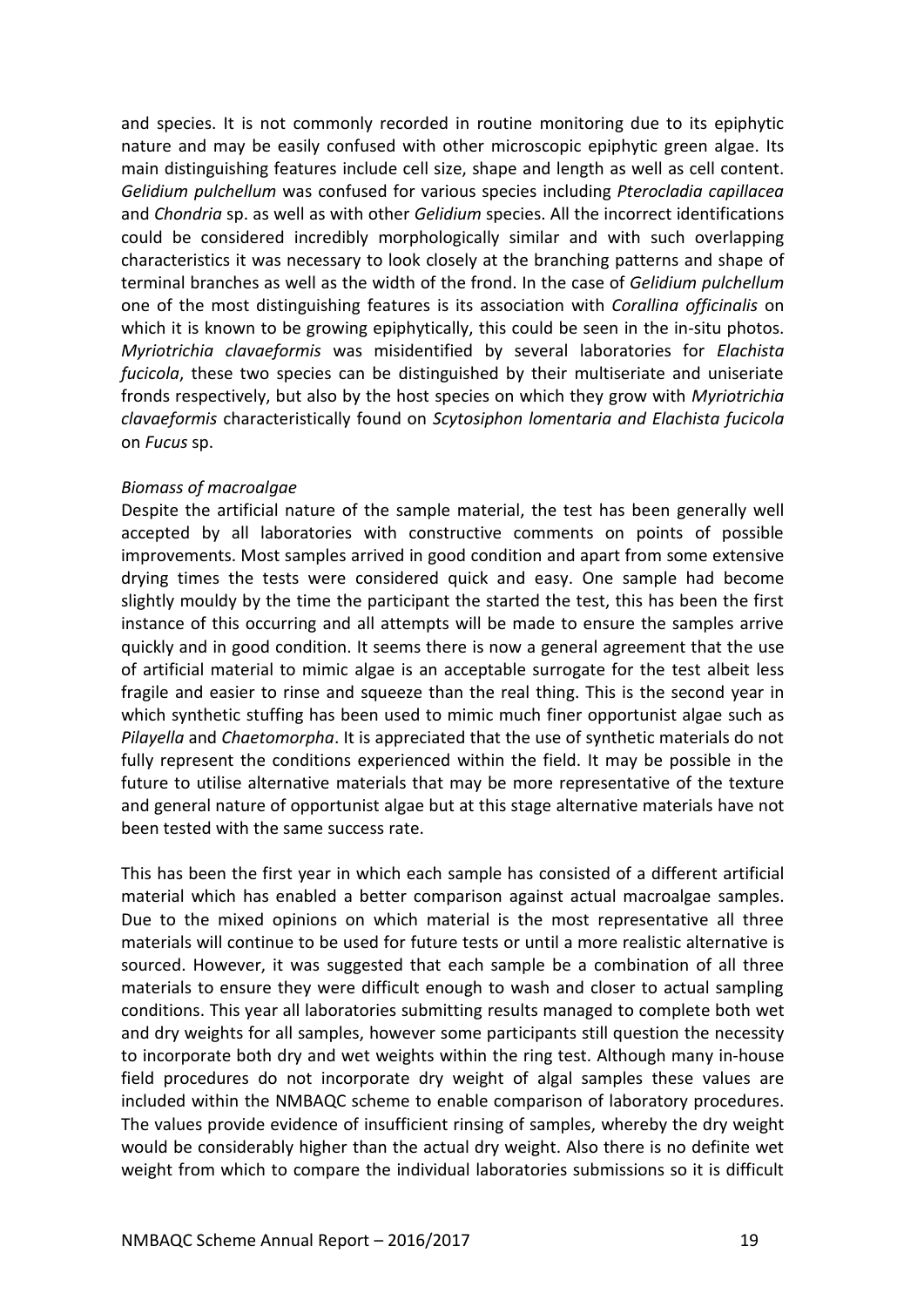to conclude which results are the most representative. The dry weight however can be compared directly with the original weight of the samples which was measured very accurately prior to addition of debris. Most laboratories submitted dry weight values that were considered well within an acceptable limit of the actual biomass; however wet weight still remains highly variable. Therefore the level of squeezing still remains an issue within the overall procedure and should be addressed. In addition, some laboratories only measure the dry weight therefore, for such an exercise to be appropriate for such laboratories; this measure of biomass needs to remain within the test.

It has been suggested that more mud be added to the samples to enable a more realistic comparison with field procedures. There are further suggestions that more *Hydrobia* could be added to the sample or material to mimic *Hydrobia*. This is definitely something that will be considered and applied for future tests.

It is evident that the larger samples create a greater margin of error with far less consistency between laboratories. However, it has been suggested that these samples are more appropriate in terms of representing natural conditions. This will be taken on board when compiling future tests whereby they will be aimed at including a good range of weights but focusing on some much larger biomass weights.

A number of laboratories submitted results to a lesser degree of accuracy than others. It is stipulated that both wet and dry weights be provided to 2 decimal places where possible. This will highlight smaller variations in weight as the samples are relatively small compared with some field samples. However, if this is not feasible for some laboratories then measurements to the nearest gram are also acceptable but it needs to be recognised by participating laboratories that such measurements will be less accurate particularly with smaller sample sizes. In the instance where the dry weight recorded is less than the actual weight this may be an indication of loss of material but may also be linked to the accuracy of the scales. It is recommended that all laboratories use calibrated scales so as to reduce such minor discrepancies.

The differences in sample processes have become evident through the degree of variation in the results submitted. There needs to be a greater level of consistency in the methodology utilised for both rinsing and squeezing of samples and documented in guidance procedures to be distributed to all laboratories involved in such practices. There are often a number of outliers which significantly skew the results and affect the average weight which is used to compare all other results. If this average is abnormally high or low it will affect the outcome of some laboratories results which might otherwise be considered acceptable. It has also been questioned whether the procedures of the test should be followed or those of the individual laboratory. The two methods may vary in terms of the amount of squeezing pressure applied to the sample. It is important that an individual laboratory has consistent results that are comparable from year to year. However if they are consistently higher of lower than other labs they may be under or overestimating the actual biomass, particularly with regards to wet weight, which may then be reflected in the overall classification of a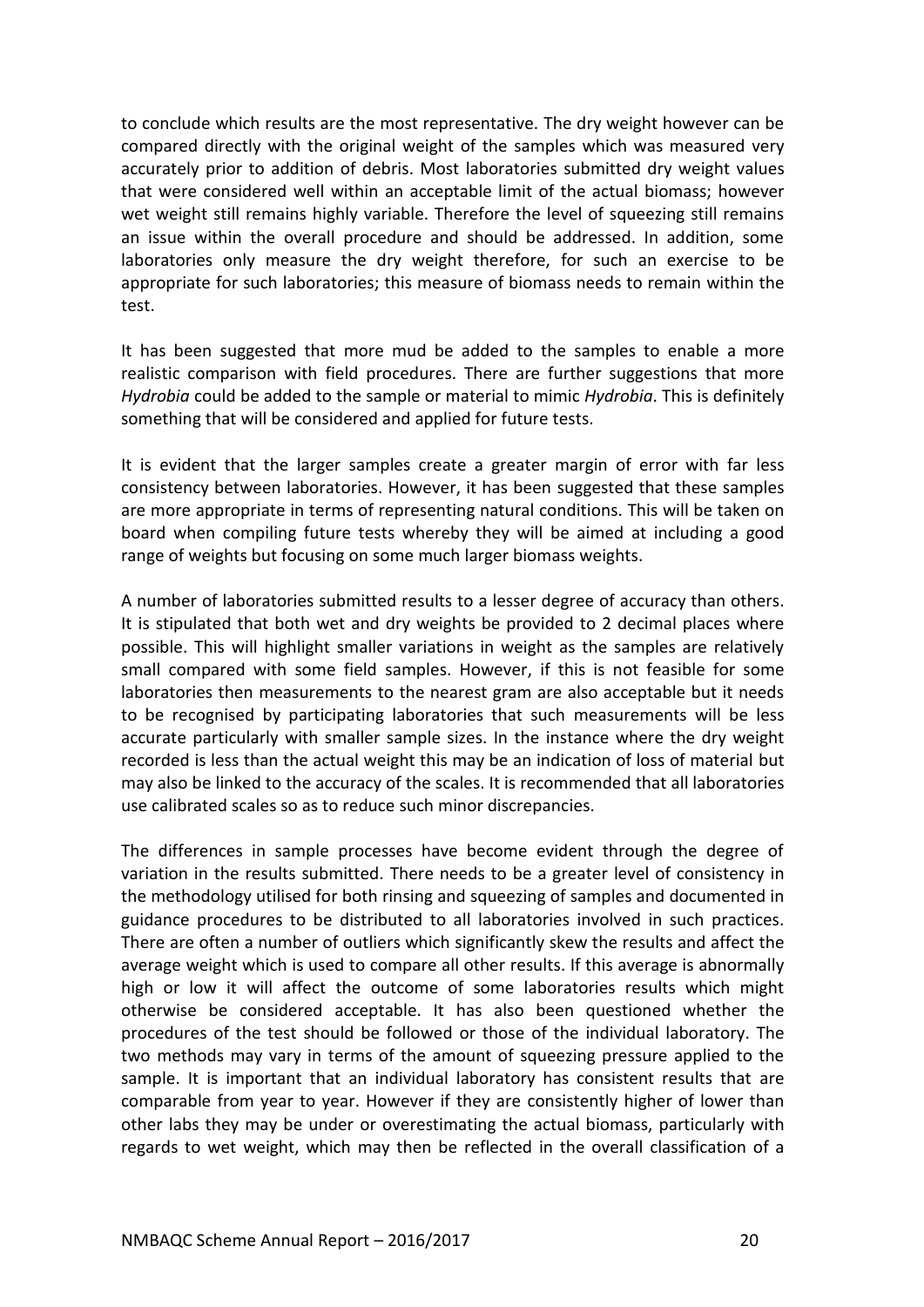water body when applying the WFD blooming tool or any other quality status assessment.

#### *Cover of macroalgae & seagrass*

There is evidently still a high degree of difference between tests as well as between participants and this may prompt the need for a specific workshop whereby methods can be discussed and possibly % cover estimations compared in the field. It is not possible from the current ring test to conclude which % cover estimation method provides the most accurate results, however it is evident through the number of participants that Test method A was the most favoured method for macroalgae and seagrass, albeit test B produced the most consistent results. There is still a high level of difference between z-scores calculated from the mean and z-scores calculated from image analysis results and given the varied levels of deviation between the two it is unclear which is the most accurate method from which to compare participants results. The image analysis method used during RT08 is considered more objective than skilled eye estimation and likely to produce a more accurate result; RT08 also incorporated ground truthing to pick up subtleties of variations in cover within the defined affected area. However, this method is still under development and will continue to undergo improvements prior to the next round of tests. Despite this round incorporating a fully classified and ground truthed image analysis method, with more accurate results, it is recommended at this time that participants should use the Z-scores derived from comparisons with the mean if they are required for internal quality reports.

Following consultation with current participants, it has been agreed that the tests are being distributed at the most appropriate time of year for the majority of labs, with a longer time scale within which to complete the exercises. Therefore, tests will continue to be distributed early in the New Year with a time limit of 6 weeks. It will remain the responsibility of the laboratory to ensure all results are submitted within the time provided. It may be considered that during field sampling it may be possible to estimate % cover of opportunist algae with a higher degree of accuracy than when using photos. The nature of the photographs can produce difficulties when assessing the density of the algae and the presence of some shadows and the grids can hinder this further. This point has been highlighted by a couple of labs and in subsequent tests further efforts will be made to ensure this doesn't hinder the ability to accurately estimate the % cover. However, it is to be noted that many seagrass beds remain waterlogged regardless of tidal height and sun reflection may be a problem but all attempts will be made in the future to ensure clear photos are distributed with a broad range of % covers.

It was previously noted that when using the 9 x 9 cross hair method it was difficult to keep orientated when zooming in and out to check cross hair points, therefore it was recommended that a central grid in an alternative colour be place on both axis, thereby dividing the quadrat into four, to assist with the method. This was trialled within RT08 but one laboratory found the central orange cross hairs to be distracting. For the subsequent test, thinner orange lines will be trialled as a slight alternative. Many labs use a slightly alternative method of a 10 x 10 grid and counting the presence within in each square. This is a point worth discussion should a workshop be held. The methods that are currently included within the ring test were those considered to be most frequently used. It is agreed that where laboratories use alternative methods such as subtidal quadrat % cover estimations these methods may not accurately represent their commonly used procedures. However, by completing all three methods for both seagrass and macroalgae it is still possible to compare results with other laboratories in order gauge the level of accuracy. An alternative method has been suggested in which the quadrat is split into 4 equal cells. Although adding an additional test method at this stage may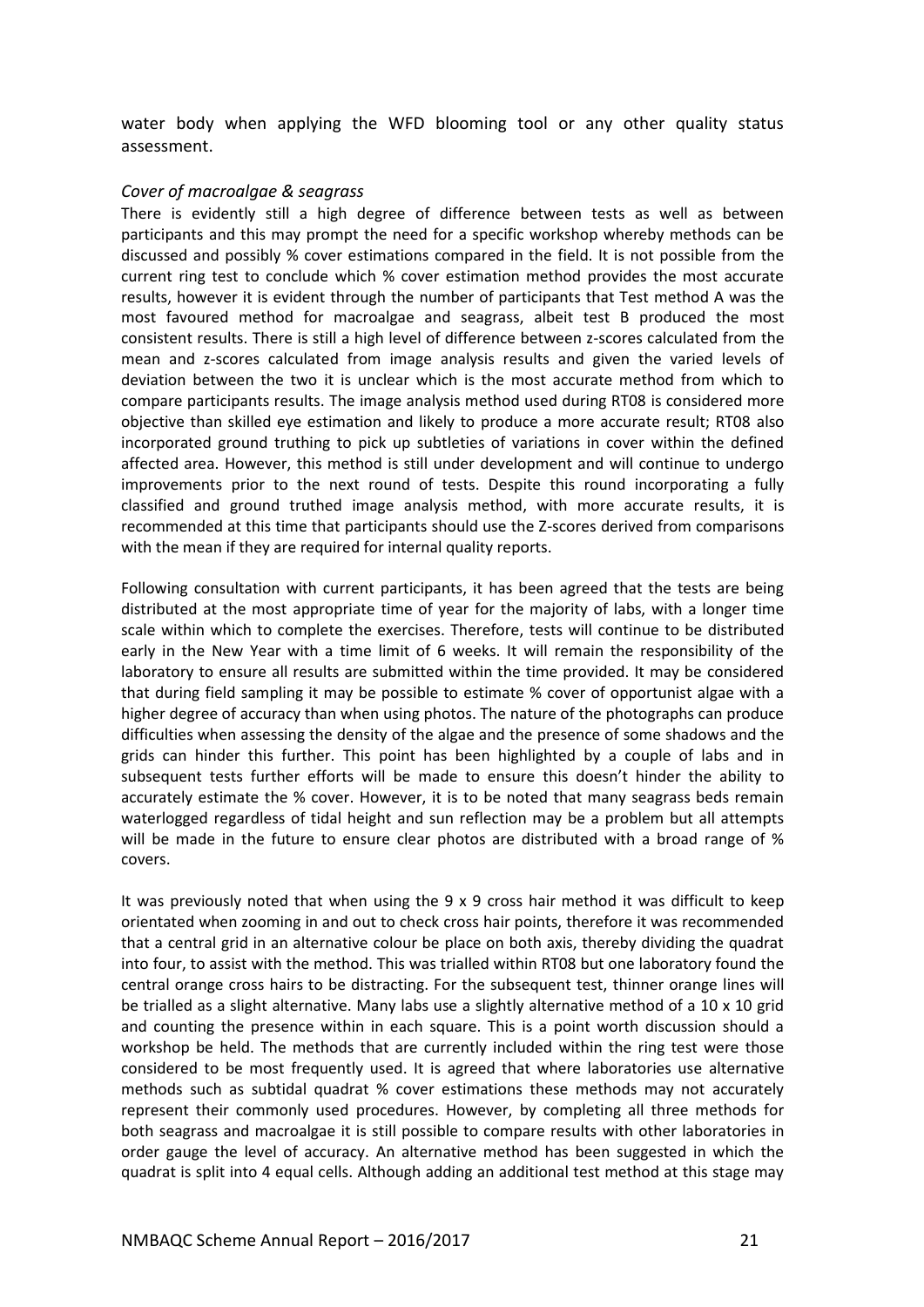not be favoured by many labs alternative methods will always be considered for inclusion in subsequent years. At this stage it may be recommended that a review of all laboratories methodologies be undertaken to ensure the most appropriate methods are being included within the ring tests.

It has been suggested that the data collated from the current and previous OMC ring tests be used to produce a set of standard sheets to 'normalise' surveyors results. This proposal will be considered and put forward for investigation. Due to the presence of some anomalies within the results submitted it is recommended that all laboratories review their data prior to submission. Such anomalies can skew the results and fail to recognise any small deviations from the mean; they can also cause the mean to be exceptionally high or low also affecting the outcome of other laboratories, but despite individual failures the overall pass rates are relatively high. In the future, such data may be rejected as outliers. Care should also be taken to ensure the results are in the correct format and page within the spreadsheets provided. It is requested that participants use the spreadsheets provided to submit results using the format provided. Each participants' results should be submitted on a separate sheet and exclude calculations. Where calculations or formulas are included there is greater chance of error when transferring data to a single spreadsheet and during subsequent data analysis.

#### <span id="page-23-0"></span>*6.4 Reports*

#### *[RM RT11 Final report 2017](http://www.nmbaqcs.org/scheme-components/macroalgae/reports/rm-rt11-final-report/)*

Wells, E., 2017. National Marine Biological Analytical Quality Control Scheme-Macroalgae Identification Module Report -RM RT11 2017. Report to the NMBAQC Scheme participants. Wells Marine Surveys.

#### *[OMB RT08 Final Report](http://www.nmbaqcs.org/scheme-components/macroalgae/reports/omb-rt08-final-report/) 2017*

Wells, E., 2017 National Marine Biological Analytical Quality Control Scheme-Macroalgae Biomass Module Report -OMB RT08 2017. Report to the NMBAQC Scheme participants. Wells Marine Surveys.

#### *[OMC RT08 Final Report](http://www.nmbaqcs.org/scheme-components/macroalgae/reports/omc-rt08-macroalgae-seagrass-final-report/) 2017*

Wells, E., 2017 National Marine Biological Analytical Quality Control Scheme-Macroalgae Biomass Module Report -OMC RT08 2017. Report to the NMBAQC Scheme participants. Wells Marine Surveys.

#### <span id="page-23-1"></span>**7 Epibiota component**

Component Administrator: Hayley Hinchen, JNCC.

#### <span id="page-23-2"></span>*7.1 Summary of activities*

Discussions have been ongoing on developing a ring test for final guidelines for quality control. The last test by Envision was a few years back and NMBAQC had considered an in-house test before to reduce costs. However, other priorities have prevented this from happening. NMBAQC are currently considering a small ring test, e.g. have 10 images you need to identify or short videoclips, with arrows showing what needs to be identified. The test would run to standardise levels of identification and not forcing them. Another consideration is a workshop on habitat classification from given datasets.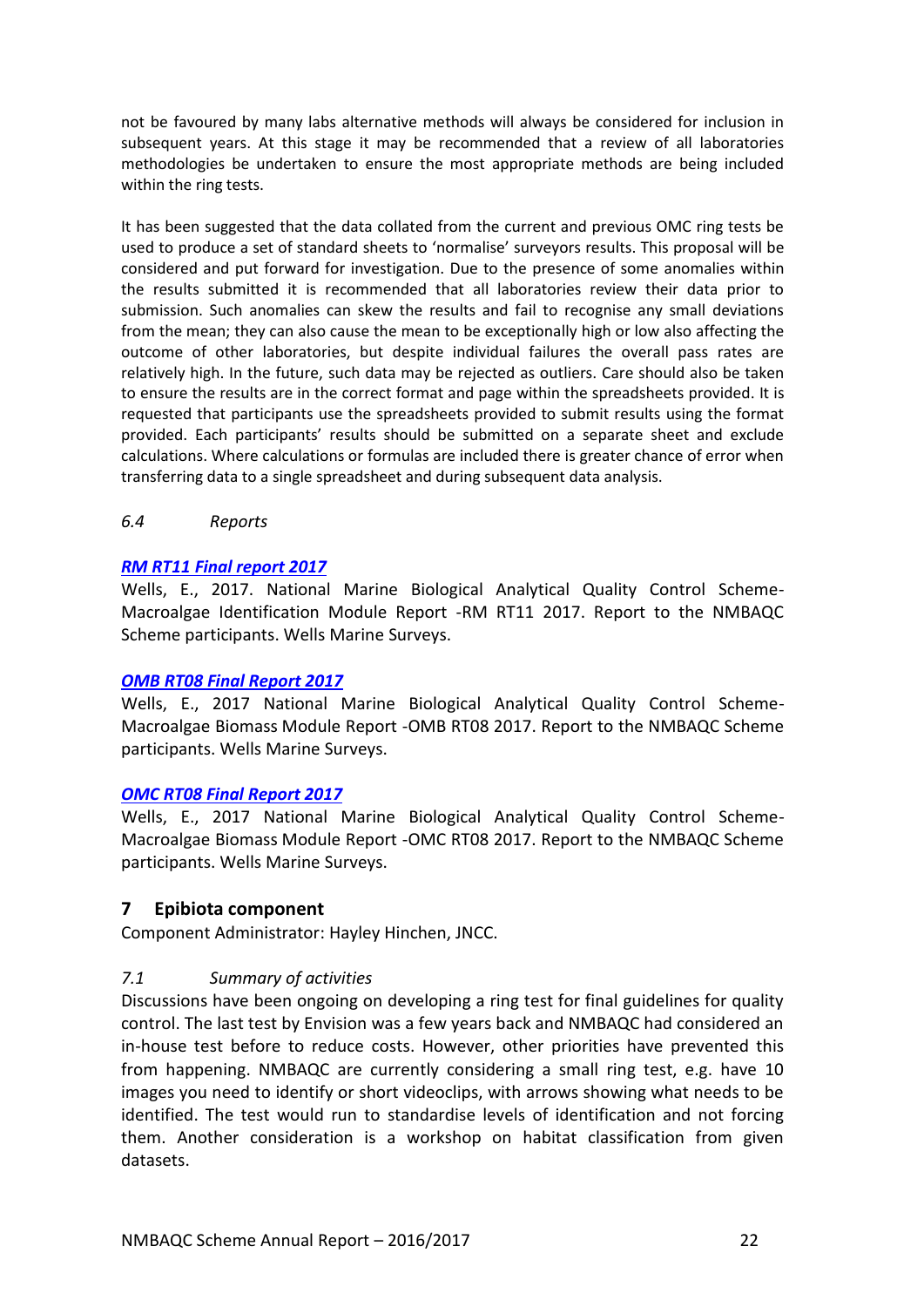# <span id="page-24-0"></span>**8 Zooplankton component**

Component Administrator: David Johns & Astrid Fischer, SAHFOS.

# <span id="page-24-1"></span>*8.1 Summary of activities*

A ring test containing 10 actual zooplankton specimens from the Northeast Atlantic, 10 written questions and a bead enumeration test were sent out in November 2016 to 19 participants from 12 laboratories. Participants were given 8 weeks to complete their test, and results were consequently judged by one of SAHFOS' senior taxonomists.

# <span id="page-24-2"></span>*8.2 Summary of results*

The competent monitoring agencies all achieved a level of at least 89% in both tests. For the specimen test, the most difficult to ID proved to be the invasive species *Pseudodiaptomus marinus*. For the written test the most difficult question was to specify the taxonomic order of the single celled organisms, *Spumellaria*. The participants enjoyed the test, saying that it challenged them and that it was gauged at the right level of expertise.

The bead enumeration test was considered to be challenging, but it was unclear to the participants how a species was defined. In future test it was recommended that the bead enumeration would have a taxonomic key that defined bead species. The results of the test did show that most analysts agree on the differentiation in the beads, however, for the individual scoring of participants the enumeration was not taken into account.

# <span id="page-24-3"></span>*8.3 Issues and recommendations*

For future ring tests it was recommended that the results of the tests get sent out before the workshop, so that participants can prepare better for the workshop and ask questions on the day. Other suggestions that were made were:

- Include juveniles of common copepods
- Include two of the same species
- Include more species in the specimens' test
- Include Echinodermata
- More focus on copepods other than Calanoida, include e.g. Cyclopoida
- Develop a taxonomic discrimination protocol (to which level should a species be taken)
- Include higher numbers in the enumeration test
- Have a two-day workshop with more time for participants' specimens
- Have better quality microscopes at the venue
- Hold the workshop at a venue that has better travel connections

All recommendations will be taken into account in the next zooplankton ringtest.

## <span id="page-24-4"></span>*8.4 Reports*

# *[Zooplankton UK Ring Test 2016/2017](http://www.nmbaqcs.org/scheme-components/zooplankton/reports/zooplankton-ring-test-report-2017/)*

A. Fischer, M. Wootton and D. Johns, Zooplankton component - Zooplankton Ring Test. Report to the NMBAQC Scheme committee and participants. 39pp, August 2017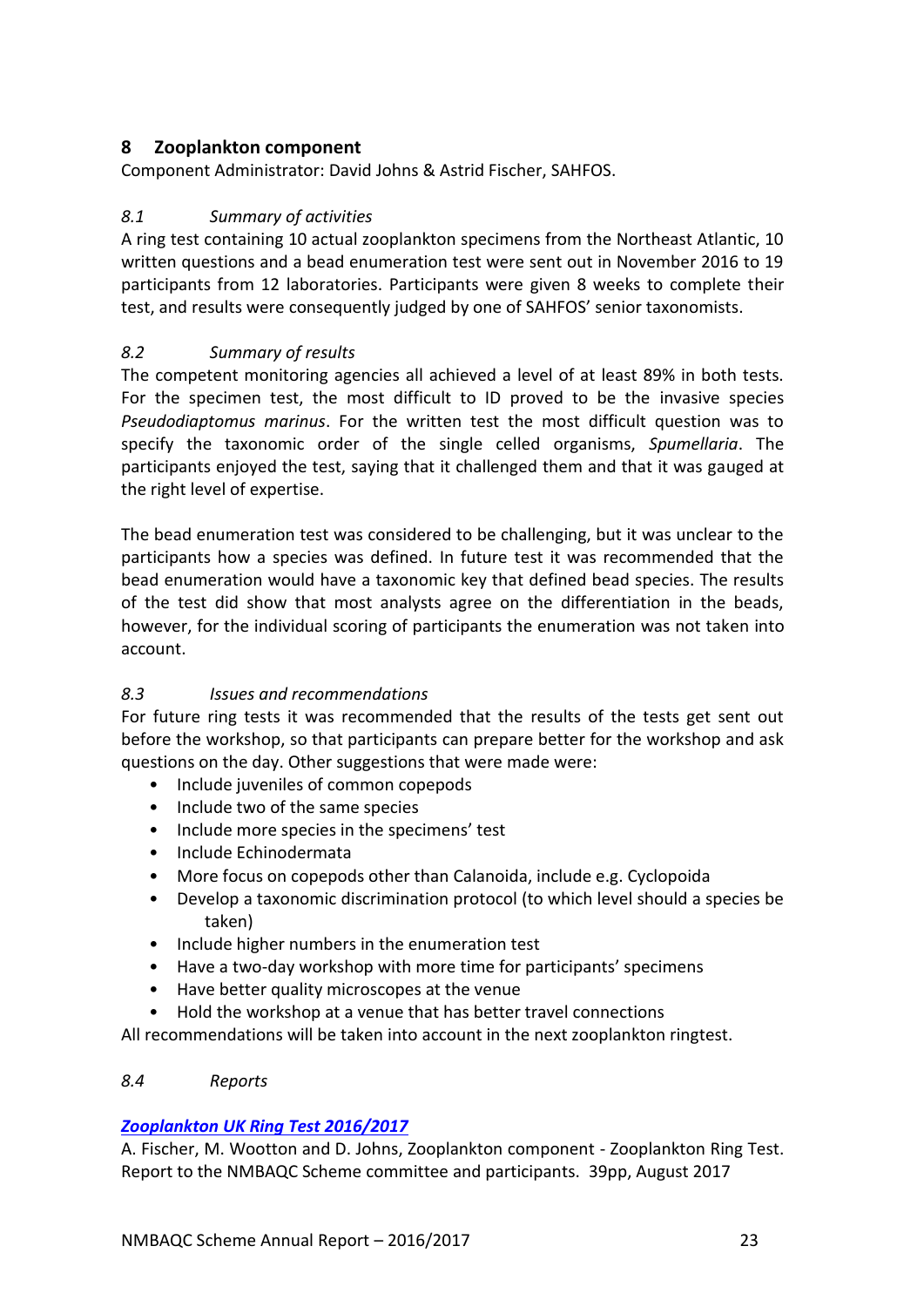# <span id="page-25-0"></span>**Appendix 1 - NMBAQC Co-ordinating Committee – 2016/2017**

| Name                                                                   | Organisation                                                                                            | Position                       |
|------------------------------------------------------------------------|---------------------------------------------------------------------------------------------------------|--------------------------------|
| David Johns                                                            | Sir<br>Alister<br>Hardy<br>Foundation for Ocean<br>Science (SAHFOS)                                     | Chair                          |
| <b>Tim Mackie</b>                                                      | of<br>Department<br>Agriculture,<br>Environment and Rural<br>Affairs,<br>Northern<br>Ireland (DAERA-NI) | <b>CMA Representative</b>      |
| <b>Graham Phillips</b>                                                 | Environment<br>Agency<br>(EA)                                                                           | <b>Finance Manager</b>         |
| Myles O'Reilly                                                         | Scottish<br>Environment<br>Protection<br>Agency<br>(SEPA)                                               | Invertebrate Contract Manager  |
| Joe Silke/<br><b>Rafael Salas</b>                                      | Marine<br>Institute,<br>Ireland (MI)                                                                    | Phytoplankton Contract Manager |
| Claire Young                                                           | Department<br>of<br>Agriculture,<br>Environment and Rural<br>Affairs,<br>Northern<br>Ireland (DAERA-NI) | Macroalgae Contract Manager    |
| <b>Grant Rowe</b>                                                      | Fugro EMU Ltd                                                                                           | Contractors' Representative    |
| Amy Ridgeway (until 23/5/16)<br>Paul<br>Whomersley<br>(from<br>23/5/16 | Joint<br>Nature<br>Conservation<br>Committee (JNCC)                                                     | Epibiota Contract Manager      |
| Jim Ellis                                                              | for<br>Centre<br>Environment, Fisheries<br>& Aquaculture Science<br>(CEFAS)                             | <b>Fish Contract Manager</b>   |
| Claire Mason                                                           | <b>CEFAS</b>                                                                                            | PSA Contract Manager           |
| Keith Cooper                                                           | <b>CEFAS</b>                                                                                            | <b>CMA Representative</b>      |
| Paul Brazier                                                           | Natural<br>Resources<br>Wales (NRW)                                                                     | <b>CMA Representative</b>      |
| Adele Boyd (to 6/2/17)<br>Annika Clements (from 6/2/17)                | <b>Biosciences</b><br>Agri-Food<br>Northern<br>Institute,<br>Ireland (AFBI)                             | <b>CMA Representative</b>      |
| Astrid Fischer                                                         | <b>SAHFOS</b>                                                                                           | <b>Technical Secretary</b>     |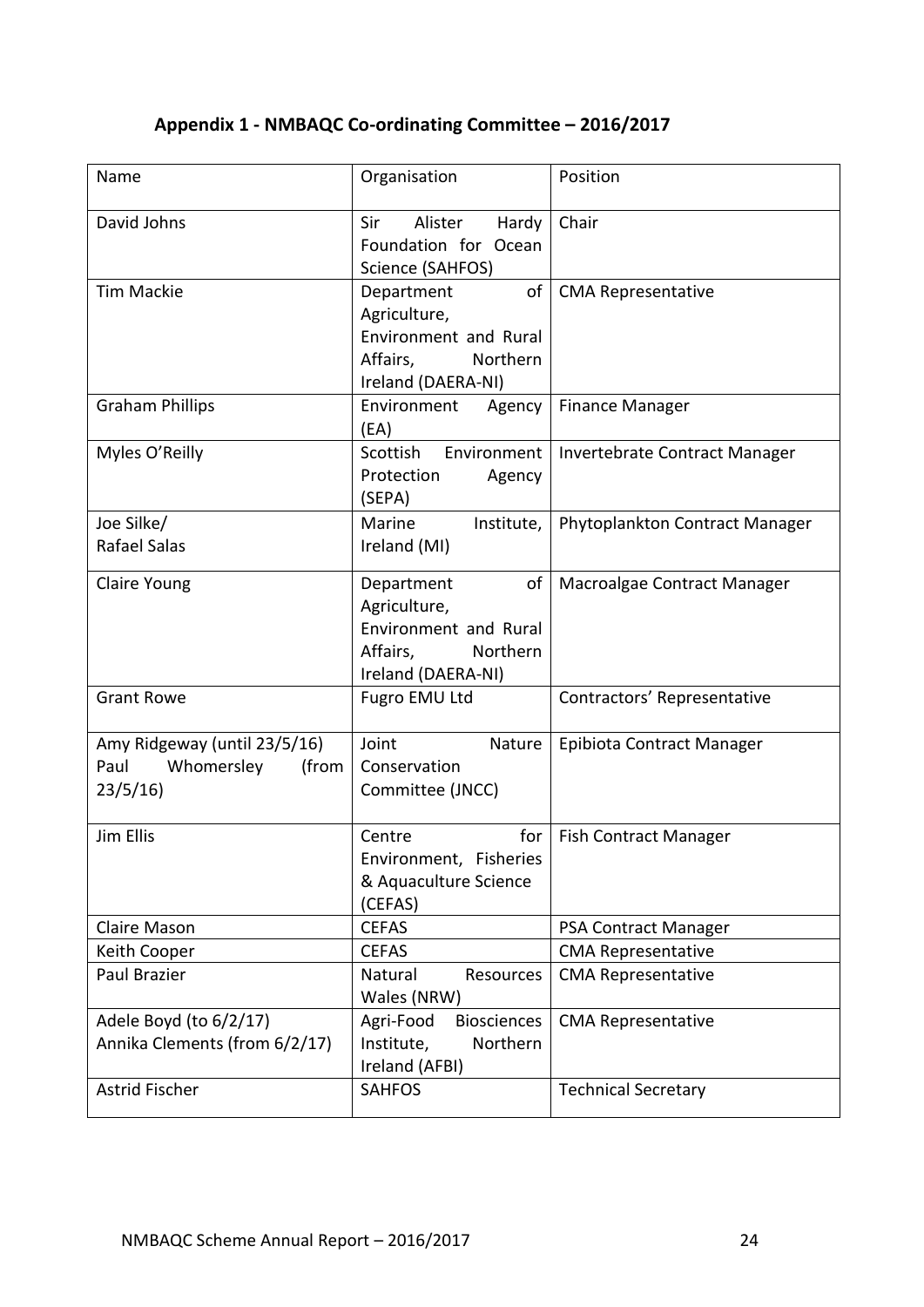# <span id="page-26-0"></span>**Appendix 2 - NMBAQC Scheme – Component Participation for 2016/2017 (**Participants from UK unless otherwise stated)

| COMPONENT $\rightarrow$<br><b>PARTICIPANT</b>                                       | BENTHIC INVERTS | PSA        | FISH       | PHYTOPLANKTON | <b>MACROALGAE</b> | ZOOPLANKTON |
|-------------------------------------------------------------------------------------|-----------------|------------|------------|---------------|-------------------|-------------|
| AGQ PERU S.A.C, Peru                                                                |                 |            |            | $\sqrt{ }$    |                   |             |
| Agri Food and Biosciences Institute (AFBI)                                          | $\sqrt{ }$      | $\sqrt{ }$ | $\sqrt{ }$ | $\sqrt{ }$    |                   |             |
| <b>APEM Limited</b>                                                                 | V               | $\sqrt{ }$ | $\sqrt{ }$ | $\sqrt{ }$    | $\sqrt{ }$        | $\sqrt{ }$  |
| Aristotle University of Thessaloniki, Greece                                        |                 |            |            | V             |                   |             |
| ARPA FVG, Italy                                                                     |                 |            |            | $\sqrt{ }$    |                   |             |
| ARPA Puglia - DAP Bari - U.O.S. Biologia delle Acque,<br>Italy                      |                 |            |            | $\sqrt{ }$    |                   |             |
| ARPA Puglia Dap Brindisi, Italy                                                     |                 |            |            | $\sqrt{ }$    |                   |             |
| <b>Benthic Solutions Limited</b>                                                    | V               | $\sqrt{ }$ |            |               |                   |             |
| Biofar, Faroe Islands                                                               | V               |            |            |               |                   |             |
| Biologia delle Acque - DAP Taranto - ARPA Puglia, Italy                             |                 |            |            | $\sqrt{ }$    |                   |             |
| <b>Biotikos Limited</b>                                                             | $\sqrt{ }$      | $\sqrt{ }$ |            |               |                   |             |
| Bureau Waardenburg - Koemen en Bijkerk bv,<br>Netherlands                           | $\sqrt{ }$      |            |            |               |                   |             |
| Cawthron Institute, New Zealand                                                     |                 |            |            | V             |                   |             |
| Centre for Environment, Fisheries & Aquaculture<br>Science (CEFAS)                  | $\sqrt{ }$      | V          |            | V             |                   | V           |
| Certificaciones del Peru S.A., Peru                                                 |                 |            |            | $\sqrt{ }$    |                   |             |
| <b>CMACS Limited</b>                                                                | V               | $\sqrt{ }$ |            |               |                   |             |
| Department of Agriculture, Environment & Rural<br>Affairs (DAERA), Northern Ireland | $\sqrt{ }$      | $\sqrt{ }$ | $\sqrt{ }$ | $\sqrt{ }$    | $\sqrt{ }$        |             |
| DHI Water & Environment Ltd, Singapore                                              |                 |            |            |               |                   | V           |
| Dipartimento Provinciale di Lecce - ARPA Puglia, Italy                              |                 |            |            | $\sqrt{ }$    |                   |             |
| eCoast Marine Research, Netherlands                                                 | $\sqrt{ }$      |            |            |               |                   |             |
| Ecospan Environmental Limited                                                       | V               |            |            |               |                   |             |
| Environment Agency (EA)                                                             | $\sqrt{ }$      | $\sqrt{ }$ | $\sqrt{ }$ |               | $\sqrt{ }$        |             |
| Environmental Protection Agency, Ireland                                            |                 |            |            | $\sqrt{ }$    |                   |             |
| Estonian Marine Institute, Estonia                                                  |                 |            |            |               | V                 |             |
| Eurofins Aquasense, Netherlands                                                     | $\sqrt{ }$      |            |            |               |                   |             |
| Fish Vet Group Limited                                                              | V               | $\sqrt{ }$ |            |               |                   |             |
| Fondazione Centro Ricerche Marine, Italy                                            |                 |            |            | V             |                   |             |
| Food Safety and Veterinary Institute, Albania                                       |                 |            |            | V             |                   |             |
| <b>Fugro EMU Limited</b>                                                            | $\sqrt{ }$      | $\sqrt{ }$ | $\sqrt{ }$ |               | $\sqrt{ }$        | V           |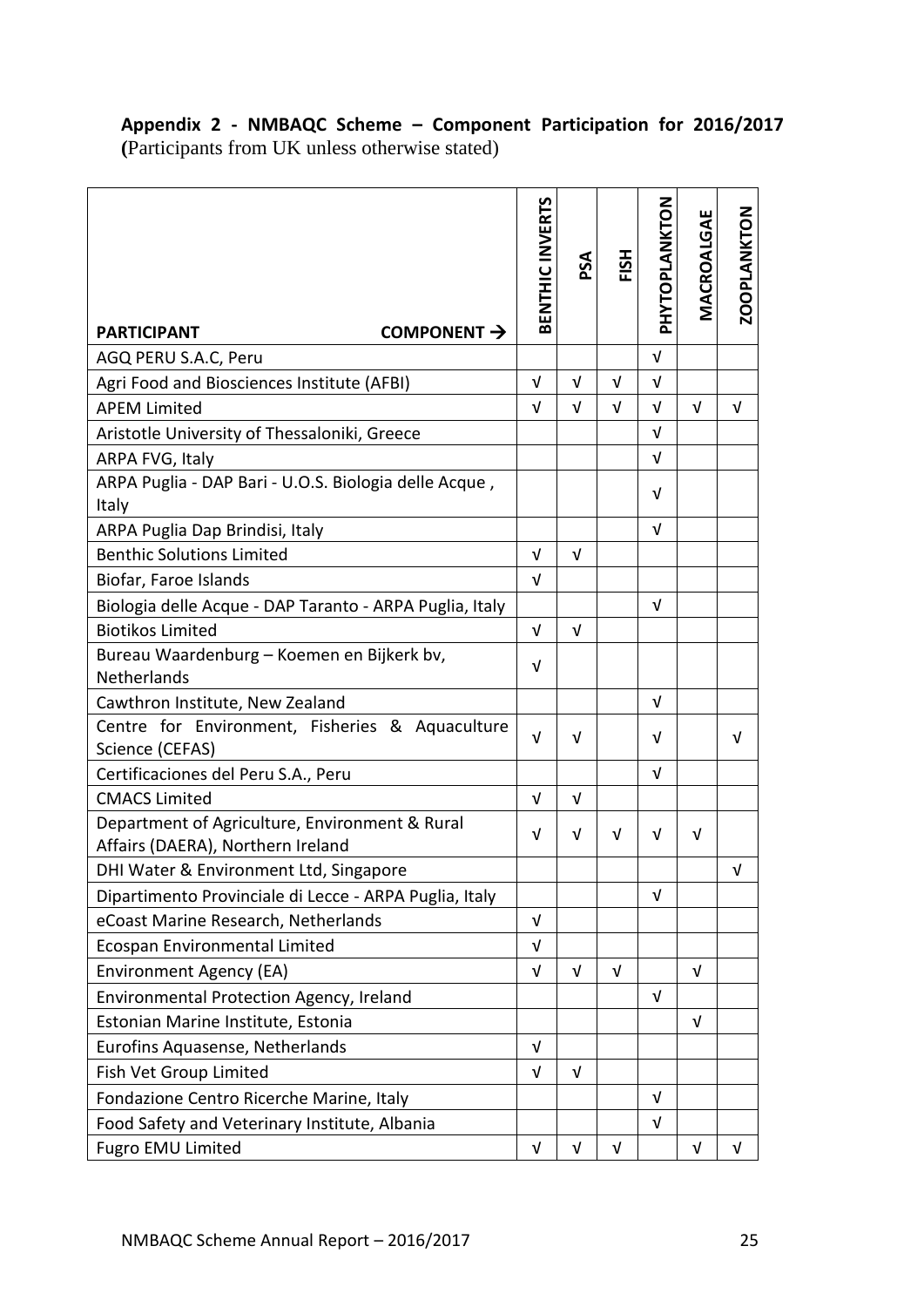|                                                                                       | BENTHIC INVERTS | PSA        | FISH       | PHYTOPLANKTON | MACROALGAE | <b>ZOOPLANKTON</b> |
|---------------------------------------------------------------------------------------|-----------------|------------|------------|---------------|------------|--------------------|
| COMPONENT $\rightarrow$<br><b>PARTICIPANT</b>                                         |                 |            |            |               |            |                    |
| <b>Gardline Limited</b>                                                               |                 | $\sqrt{ }$ |            |               |            |                    |
| Hebog Environmental Limited                                                           | $\sqrt{ }$      |            |            |               |            |                    |
| Hunter Biological & Sue Hamilton                                                      |                 | $\sqrt{ }$ |            |               |            |                    |
| IFREMER, France                                                                       |                 |            |            | V             |            |                    |
| ILVO (Institute for Agricultural and Fisheries<br>Research)-ANIMALAB, Belgium         | $\sqrt{ }$      |            |            |               |            |                    |
| <b>IMARES, The Netherlands</b>                                                        | $\sqrt{ }$      |            |            | V             |            |                    |
| Institut National de Recherche Halieutique, Morocco                                   |                 |            |            | V             |            |                    |
| Institut za oceanografiju i ribarstvo (IOR), Croatia                                  |                 |            |            | $\sqrt{ }$    |            |                    |
| Institute of Estuarine & Coastal Studies, (IECS),<br>University of Hull               | $\sqrt{ }$      | V          | $\sqrt{ }$ |               |            |                    |
| Institute of Marine Biology, Montenegro                                               |                 |            |            | $\sqrt{ }$    |            |                    |
| Integrative Marine Ecology Department Stazione<br>Zoologica Anton Dohrn Napoli, Italy |                 |            |            |               |            | V                  |
| IPMA - Fitoplâncton Lab, Portugal                                                     |                 |            |            | V             |            |                    |
| IRTA, Spain                                                                           |                 |            |            | $\sqrt{ }$    |            |                    |
| Isle of Man Government Laboratory, Isle of Man                                        |                 |            |            | $\sqrt{ }$    |            |                    |
| Istituto Zooprofilattico Sperimentale delle Venezie,                                  |                 |            |            |               |            |                    |
| Italy                                                                                 |                 |            |            | V             |            |                    |
| Joint Nature Conservation Committee (JNCC)                                            | $\sqrt{ }$      | $\sqrt{ }$ |            |               |            |                    |
| Kenneth Pye Associates Limited                                                        |                 | V          |            |               |            |                    |
| Koeman en Bijkerk bv, Netherlands                                                     |                 |            |            | V             |            |                    |
| Laboratorio de Control de Calidad de los Recursos                                     |                 |            |            | V             |            |                    |
| Pesqueros, Spain                                                                      |                 |            |            |               |            |                    |
| LIENSS / CNRS, France                                                                 |                 |            |            | $\sqrt{ }$    |            |                    |
| Marine Ecological Surveys Limited                                                     | V               |            |            |               |            |                    |
| Marine Institute, Oranmore/Bantry, Ireland                                            |                 |            |            | $\sqrt{ }$    |            |                    |
| Marine Invertebrate Ecological Services                                               | $\sqrt{ }$      |            |            |               |            |                    |
| Marine Scotland Science - Marine Laboratory (MSS)                                     |                 | V          |            | V             |            | $\sqrt{ }$         |
| MEA-nl, Netherlands                                                                   |                 |            |            | V             |            |                    |
| Microalgal Services, Australia                                                        |                 |            |            | $\sqrt{ }$    |            |                    |
| Myriad Taxonomy                                                                       | V               |            |            |               |            |                    |
| Natural England (NE)                                                                  | V               | V          |            |               |            |                    |
| Natural Resources Wales - Cyfoeth Naturiol Cymru<br>(NRW)                             | V               | V          | V          |               | $\sqrt{ }$ |                    |
| Nautica Environmental Associates, Abu Dhabi                                           |                 |            |            |               |            | $\sqrt{ }$         |
| NIEA - (DAERA Environment, Fisheries and Marine<br>Group Laboratory)                  | V               | V          | $\sqrt{ }$ | v             | $\sqrt{ }$ |                    |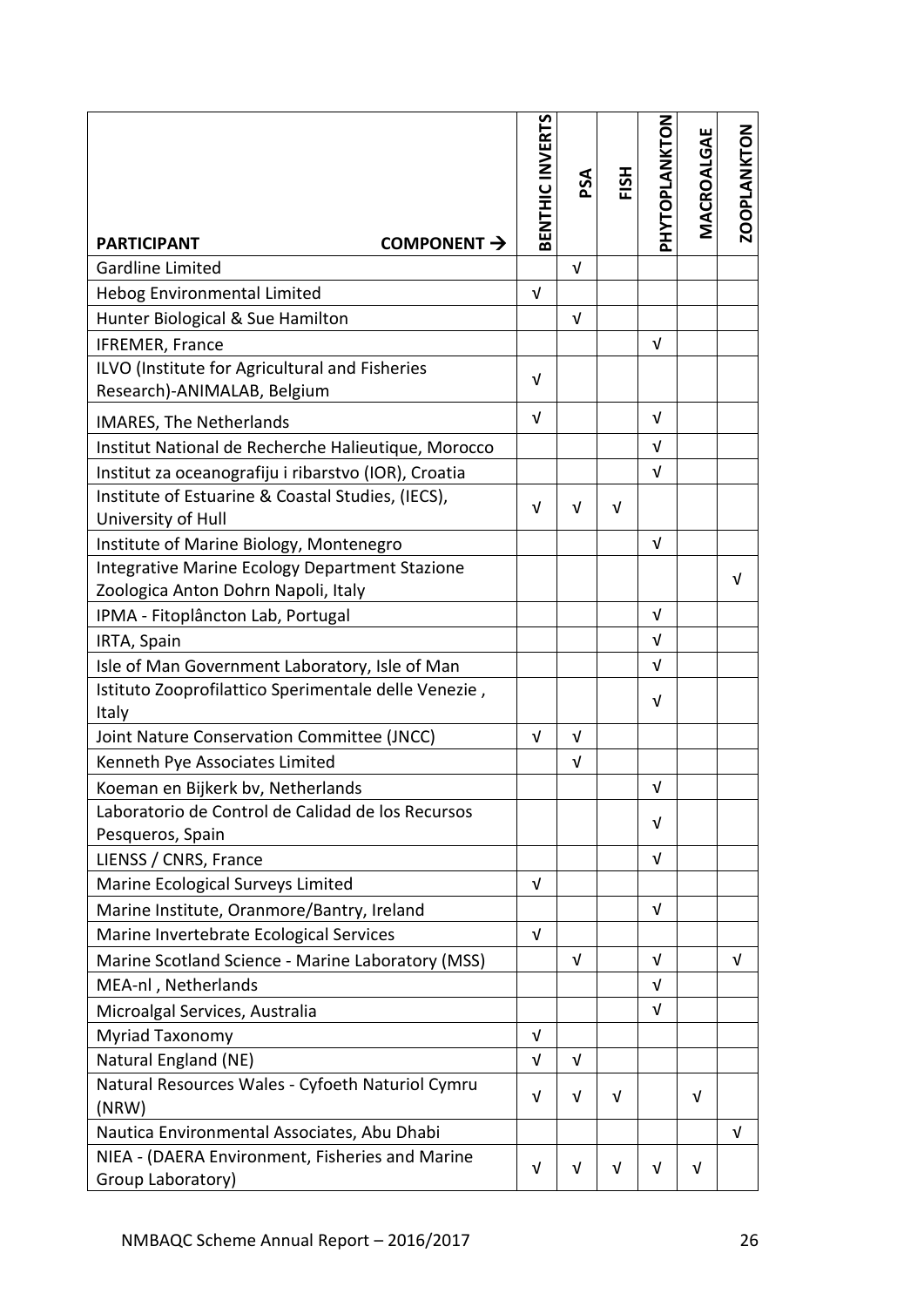| COMPONENT $\rightarrow$<br><b>PARTICIPANT</b>                       | BENTHIC INVERTS | PSA        | FISH       | PHYTOPLANKTON | MACROALGAE | <b>ZOOPLANKTON</b> |
|---------------------------------------------------------------------|-----------------|------------|------------|---------------|------------|--------------------|
| Ocean Ecology Limited                                               | $\sqrt{ }$      | $\sqrt{ }$ | $\sqrt{ }$ |               |            | $\sqrt{ }$         |
| Orbicon, Denmark                                                    |                 |            |            | $\sqrt{ }$    |            |                    |
| Organismo Nacional De Sanidad Pesquera, Peru                        |                 |            |            | $\sqrt{ }$    |            |                    |
| Plymouth Marine Laboratory                                          |                 |            |            | $\sqrt{ }$    |            |                    |
| Polo specializzazione Biologia avanzata Acque, Italy                |                 |            |            | V             |            |                    |
| Precision Marine Survey Limited                                     | $\sqrt{ }$      | $\sqrt{ }$ | $\sqrt{ }$ |               |            |                    |
| Rijkswaterstaat CIV, Netherlands                                    | $\sqrt{ }$      |            |            |               |            |                    |
| <b>Scottish Association for Marine Science (SAMS)</b>               |                 |            |            | V             |            | $\sqrt{ }$         |
| Seastar Survey Limited                                              | $\sqrt{ }$      |            |            |               |            |                    |
| Scottish Environment Protection Agency (SEPA)                       | $\sqrt{ }$      | $\sqrt{ }$ | V          | V             | $\sqrt{ }$ | V                  |
| Shetland Seafood Quality Control (SSQC) Ltd                         | V               |            |            |               |            |                    |
| Sir Alister Hardy Foundation for Ocean Science<br>(SAHFOS)          |                 |            |            | V             |            | V                  |
| Swedish Meteorological and Hydrological Institute<br>(SMHI), Sweden |                 |            |            | V             |            |                    |
| Sydney Water, Australia                                             |                 |            |            | v             |            |                    |
| <b>Thomson Unicomarine Limited</b>                                  | V               |            | $\sqrt{ }$ |               |            |                    |
| <b>Wells Marine Limited</b>                                         |                 |            |            |               | V          |                    |
|                                                                     |                 |            |            |               |            |                    |
|                                                                     |                 |            |            |               |            |                    |
|                                                                     |                 |            |            |               |            |                    |
|                                                                     |                 |            |            |               |            |                    |
|                                                                     |                 |            |            |               |            |                    |
|                                                                     |                 |            |            |               |            |                    |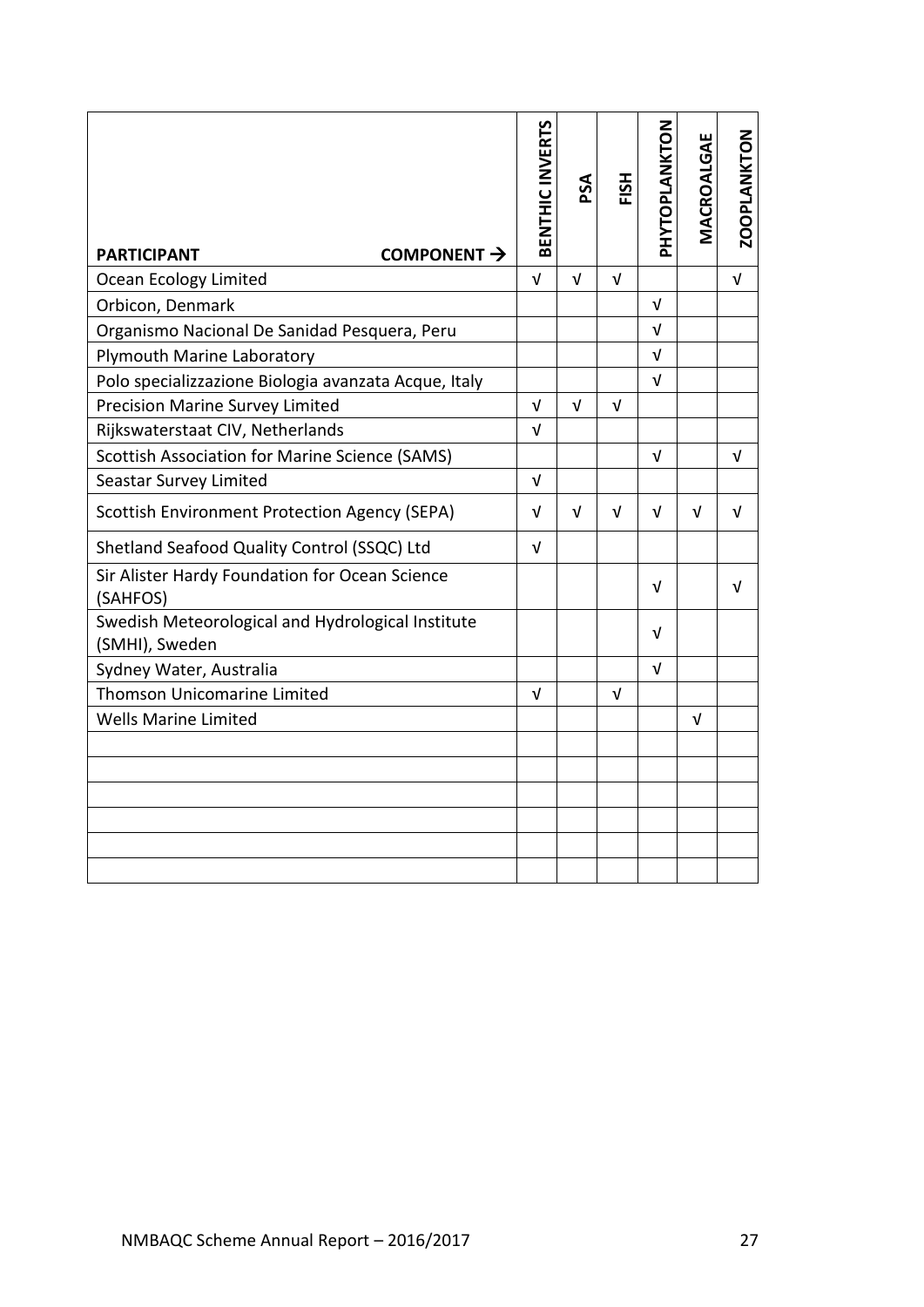# <span id="page-29-0"></span>**Appendix 3 - NMBAQC Scheme Benthic Invertebrate Taxonomic Workshop Field Studies Council – Millport, Isle of Cumbrae, October 2016**

| Day                                       | Session   | Discussion / Demonstration / Practical                                                                                                 | <b>Aims</b>                                                                                                        | <b>Session Leader</b>                                                                           |
|-------------------------------------------|-----------|----------------------------------------------------------------------------------------------------------------------------------------|--------------------------------------------------------------------------------------------------------------------|-------------------------------------------------------------------------------------------------|
| Tuesday<br>$11th$ Oct.                    |           | Arrival. Registration. (From 8:30 AM to 10:00 AM)                                                                                      | Register participants.                                                                                             | Nic Pennisi (APEM Ltd.)                                                                         |
| 2016                                      | 10:00 AM  | Introduction. General information.                                                                                                     | Welcome<br>participants.<br>Q&A<br>session<br>regarding workshop. Outline timetable.                               | Nic Pennisi (APEM Ltd.)                                                                         |
|                                           | 10:15 AM  | Introduction - Millport Marine Station. Brief details. Local<br>information. Lab. rules (H&S issues).                                  | To give brief history of Millport and<br>facilities. Areas of local interest. Pub<br>guide.                        | Dr. Daniel Moncrieff (FSC,<br>Millport)                                                         |
|                                           | 10:30 AM  | Discussion / Demonstration - Introduction to selected<br>Paraonidae.<br>Literature. Problem areas.<br>Identification<br>techniques.    | To introduce the major features /<br>terminology used for identification of<br>Paraonidae.                         | João Gil (Centre D'Estudis<br>Avançats de Blanes)                                               |
|                                           | 12:00 PM  | Laboratory set-up.                                                                                                                     | Laboratory setup.                                                                                                  | Nic Pennisi (APEM Ltd.)                                                                         |
|                                           | 1:00 PM   |                                                                                                                                        | <b>Buffet lunch.</b>                                                                                               |                                                                                                 |
|                                           | PM        | Practical - Examination & identification of range of<br>Paraonidae taxa from reference material.                                       | To obtain identification experience. View /<br>verify reference material.                                          | João Gil (Centre D'Estudis<br>Avançats de Blanes)                                               |
| Wednesday<br>12th Oct.<br>2016            | 9:00 AM   | Demonstration - Introduction to selected<br>Discussion /<br>Paraonidae.<br>Literature. Problem areas.<br>Identification<br>techniques. | To introduce the major features /<br>terminology used for identification of<br>Paraonidae.                         | João Gil (Centre D'Estudis<br>Avançats de Blanes)                                               |
|                                           | AM        | Practical - Examination & identification of range of<br>Paraonidae taxa from reference material.                                       | To obtain identification experience. View /<br>verify reference material.                                          | João Gil (Centre D'Estudis<br>Avancats de Blanes)                                               |
|                                           | 1:00 PM   |                                                                                                                                        | Lunch.                                                                                                             |                                                                                                 |
|                                           | <b>PM</b> | Discussion /<br>Demonstration - Introduction to selected<br>Paraonidae.<br>Literature. Problem areas. Identification<br>techniques.    | To introduce the major features<br>terminology used for identification of<br>Paraonidae.                           | João Gil (Centre D'Estudis<br>Avançats de Blanes)                                               |
|                                           | PM        | Practical - Examination & identification of range of<br>Paraonidae taxa from reference material.                                       | To obtain identification experience. View /<br>verify reference material.                                          | João Gil (Centre D'Estudis<br>Avançats de Blanes)                                               |
| Thursday<br>13th Oct.<br>2016             | 9:00 AM   | Discussion / Demonstration - Spionidae. Literature. Problem<br>areas. Identification techniques.                                       | To introduce the major features /<br>terminology used for identification of<br>Spionidae.                          | Vasily Radashevsky (Far<br>Eastern Branch of the<br>Russian<br>Academy<br>of<br>Sciences)       |
|                                           | AM        | Practical - Examination & identification of range of Spionidae<br>taxa from reference material.                                        | To obtain identification experience. View /<br>verify reference material.                                          | Vasily Radashevsky                                                                              |
|                                           | 1:00 PM   |                                                                                                                                        | Lunch.                                                                                                             |                                                                                                 |
|                                           | PM        | Discussion / Demonstration - Spionidae. Literature. Problem<br>areas. Identification techniques.                                       | To introduce the major features /<br>terminology used for identification of<br>Spionidae.                          | Vasily Radashevsky                                                                              |
|                                           | PM        | Practical - Examination & identification of range of Spionidae<br>taxa from reference material.                                        | To obtain identification experience. View /<br>verify reference material.                                          | Vasily Radashevsky                                                                              |
| Friday<br>14th Oct.<br>2016               | 9:00 AM   | Discussion / Demonstration - Spionidae. Literature. Problem<br>areas. Identification techniques.                                       | To introduce the major features /<br>terminology used for identification of<br>Spionidae.                          | Vasily Radashevsky<br>(Far<br>Eastern Branch of<br>the<br>Russian<br>Academy<br>of<br>Sciences) |
|                                           | AM        | Practical - Examination & identification of range of Spionidae<br>taxa from reference material.                                        | To obtain identification experience. View /<br>verify reference material.                                          | Vasily Radashevsky                                                                              |
|                                           | 1:00 PM   |                                                                                                                                        | Lunch.                                                                                                             |                                                                                                 |
|                                           | 2:00PM    | History of NMBAQC scheme and role of the benthic<br>invertebrate component contract manager                                            | To provide an overview of the NMBAQC<br>scheme since inception and introduce the<br>contract manager to the group. | Myles O'Reilly<br>(SEPA,<br>NMBAQC BI Component<br>Contract Manager)                            |
|                                           | PM        | Practical - Examination & identification of range of Spionidae<br>taxa from reference material.                                        | To obtain identification experience. View /<br>verify reference material.                                          | Vasily Radashevsky (Far<br>Eastern Branch of the<br>Russian<br>Academy<br>of<br>Sciences)       |
|                                           | 7:00 PM   |                                                                                                                                        | Workshop Dinner - Royal George Hotel, Millport                                                                     |                                                                                                 |
| Saturday<br>15 <sup>th</sup> Oct.<br>2016 | 9:00 AM   | Workshop feedback. Equipment pack up.                                                                                                  | Distribute / collect workshop feedback<br>forms. Pack up equipment & prepare for<br>departure                      | Nic Pennisi (APEM Ltd.)                                                                         |
|                                           | 9:00 AM   | Tea & coffee; Departure with packed lunch                                                                                              |                                                                                                                    | $\overline{a}$                                                                                  |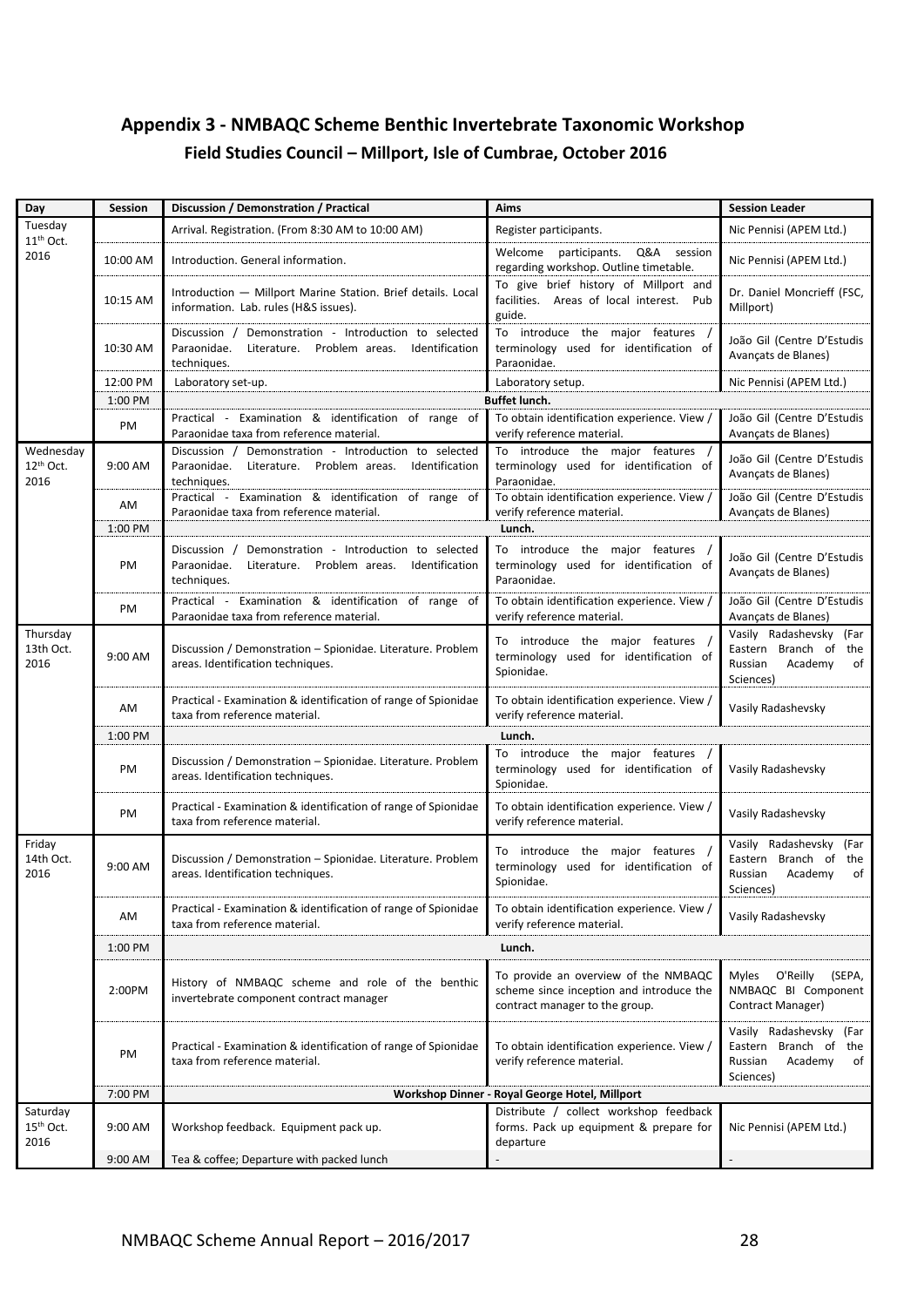

# <span id="page-30-0"></span>**Appendix 4 - IPI/NMBAQC Scheme Phytoplankton Taxonomic Workshop**

# Agenda 'International Phytoplankton Intercomparison' (IPI) workshop

# Danhostel, Hillerød, Denmark. 27 Nov - 1 Dec 2016

|          | <b>Morning 9.00-12.00</b>                                                                         | Afternoon 13.30-17.00                                                                                                           |
|----------|---------------------------------------------------------------------------------------------------|---------------------------------------------------------------------------------------------------------------------------------|
| Sunday   |                                                                                                   | Arrival to Danhostel at 16.00,                                                                                                  |
| 27 Nov   |                                                                                                   | Light evening meal, sandwich                                                                                                    |
| Monday,  | International phytoplankton                                                                       | Development and Improvement of Standards in support of                                                                          |
| 28 Nov   | intercomparison (IPI) exercise                                                                    | the Water Framework Directive.                                                                                                  |
|          | 2016 in abundance and<br>composition of marine microalgae<br><b>Rafael Salas and Jacob Larsen</b> | CEN mandate M/424- Work package 7: Guidance on the<br>estimation of algal biovolume<br>Aqua mo<br>Dr. Claus-Dieter Dürselen     |
|          |                                                                                                   | Presentations by the participants:                                                                                              |
|          | Ocean teacher online HABs quiz,<br>exercise results                                               | An unusual bloom of Dinophysis acuta in Scottish coastal<br>waters linked to a change in diarrhetic shellfish toxin<br>profiles |
|          | <b>Rafael Salas and Jacob Larsen</b>                                                              | Sarah Swan COSAMS                                                                                                               |
|          |                                                                                                   | <b>Biotoxin Monitoring in England and Wales</b>                                                                                 |
|          | Frontietur Gas<br><i>Marine Institute</i>                                                         | - <sup>G</sup> -Cefas<br><b>Charlotte Mitchell</b>                                                                              |
| Tuesday, | Lecture and microscope                                                                            | Presentations by the participants:                                                                                              |
| 29 Nov   | demonstration:                                                                                    |                                                                                                                                 |
|          | Dinoflagellates with focus on<br>species of the Tripos-group                                      | Habs Bulletin. The journey so far                                                                                               |